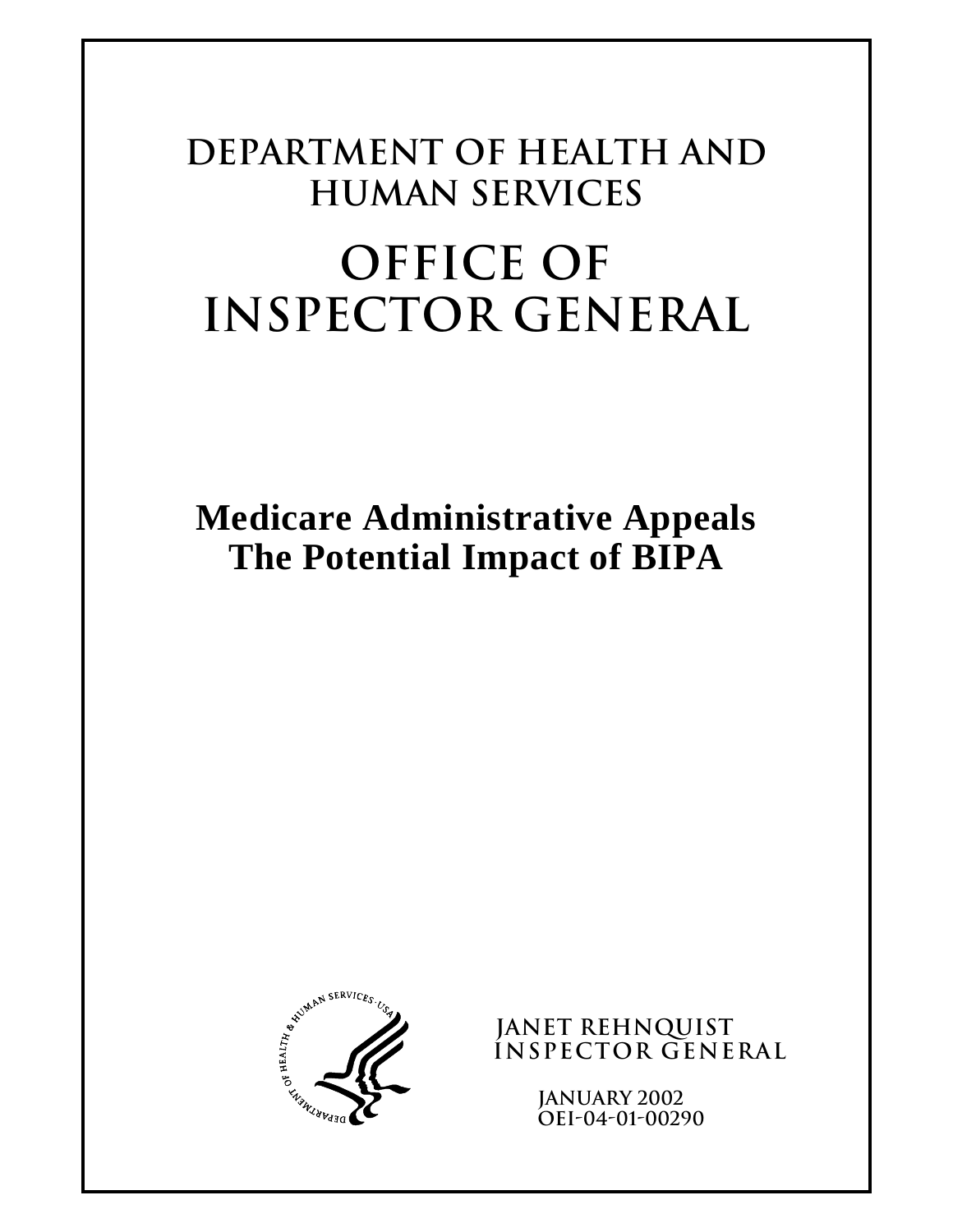# **OFFICE OF INSPECTOR GENERAL**

The mission of the Office of Inspector General (OIG) mandated by Public Law 95-452, as amended by Public Law 100-504, is to protect the integrity of the Department of Health and Human Services programs as well as the health and welfare of beneficiaries served by them. This statutory mission is carried out through a nationwide program of audits, investigations, inspections, sanctions, and fraud alerts. The Inspector General informs the Secretary of program and management problems and recommends legislative, regulatory, and operational approaches to correct them.

# **Office of Evaluation and Inspections**

The Office of Evaluation and Inspections (OEI) is one of several components of the Office of Inspector General. It conducts short-term management and program evaluations (called inspections) that focus on issues of concern to the Department, the Congress, and the public. The inspection reports provide findings and recommendations on the efficiency, vulnerability, and effectiveness of departmental programs.

OEI's Atlanta Regional Office prepared this report under the direction of Jesse J. Flowers, Regional Inspector General, and Christopher H. Koehler, Deputy Regional Inspector General. Principal OEI staff included:

**REGION HEADQUARTERS**

Janet Miller, *Lead Analyst* Tricia Davis, *Program Specialist* Deborah Holmes, *Program Analyst* 

To obtain copies of this report, please call the Atlanta Regional Office at 404-562-7729. Reports are also available on the World Wide Web at our home page address:

## **http://oig.hhs.gov**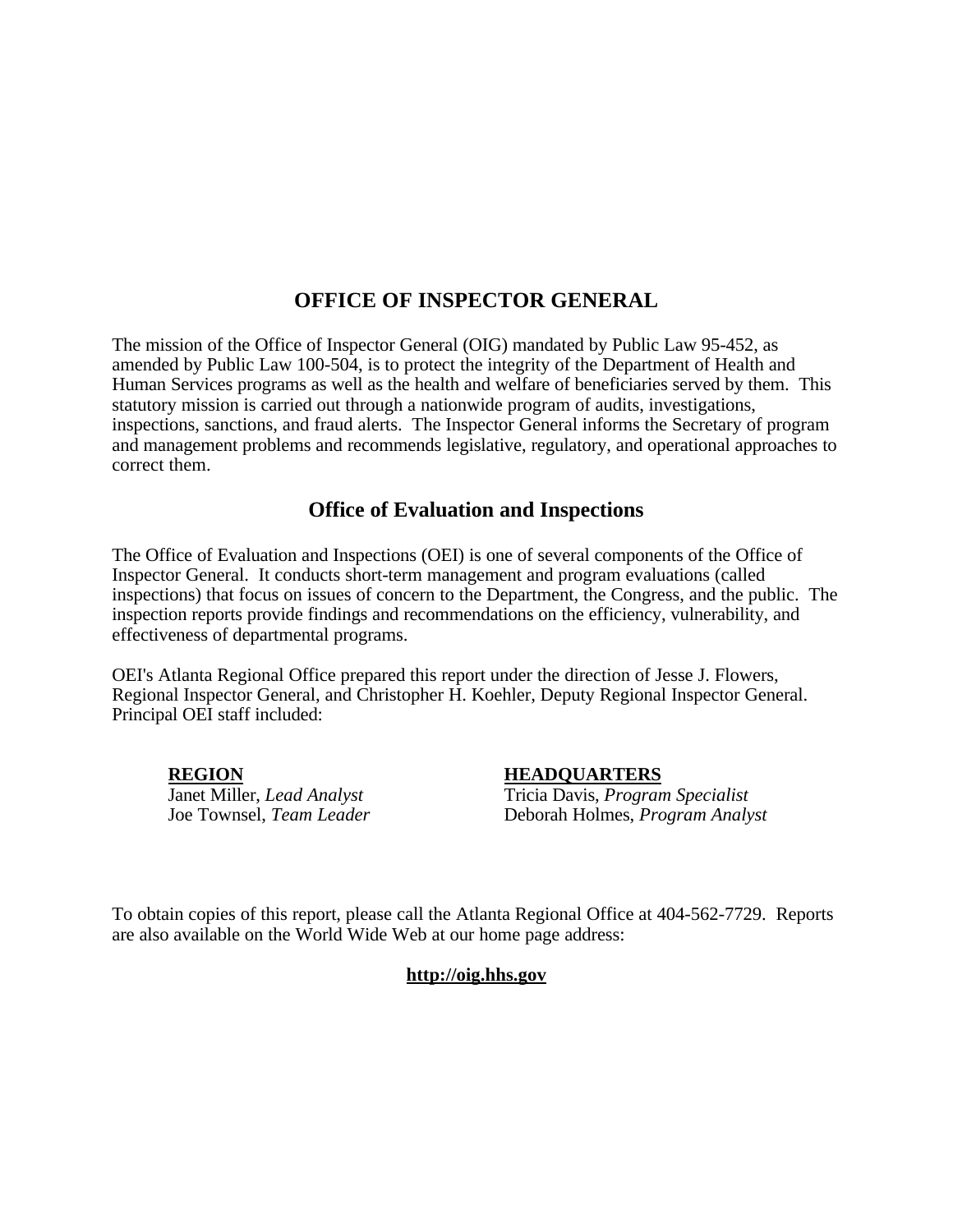# **TABLE OF CONTENTS**

# **THE POTENTIAL IMPACT OF BIPA**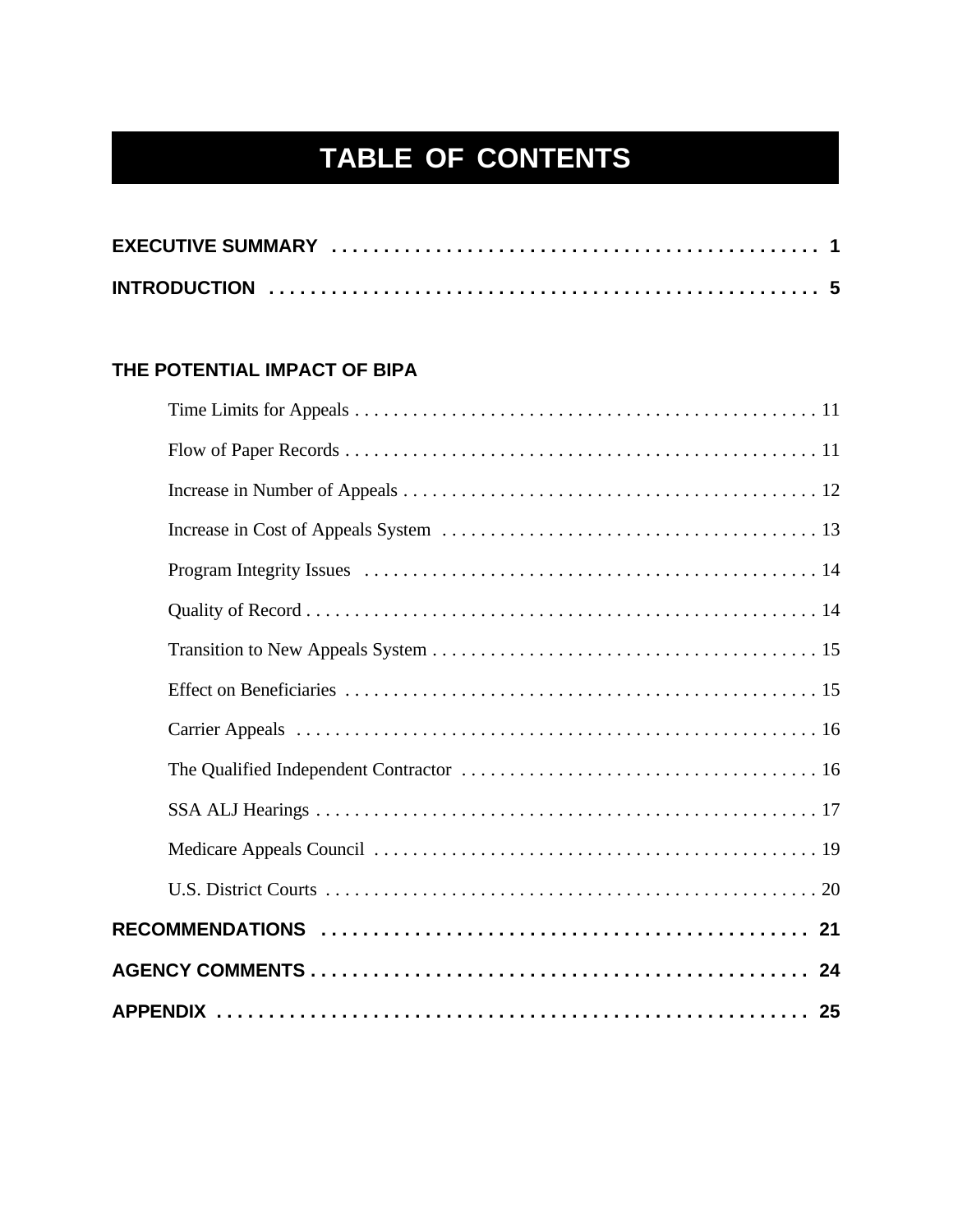# **EXECUTIVE SUMMARY**

# **PURPOSE OF STUDY**

To review the current Medicare administrative appeals system and assess the potential impact of the recently enacted Medicare, Medicaid and State Children's Health Insurance Program Benefits Improvement and Protection Act of 2000 on the appeals process.

# **BACKGROUND**

The recently enacted Medicare, Medicaid and SCHIP Benefit Improvement and Protection Act of 2000 (BIPA) significantly revises the Medicare appeals process. Section 521 of BIPA, which takes effect October 1, 2002, establishes a uniform process for handling all Medicare Part A and Part B appeals and specifies time frames for filing appeals and rendering decisions.

This review focuses on Medicare Part B appeals. We conducted the study in March through May of 2001. During that time, we reviewed the statute and collected appeals related data. We also questioned Administrative Law Judges (ALJ), the Medicare Appeals Council at the Departmental Appeals Board, Part B carriers, and numerous other experts on the appeals process.

# **POTENTIAL PROBLEMS**

- $\blacktriangleright$  The current Medicare appeals system is backlogged, overwhelmed, and untimely, and the problems could be exacerbated by BIPA provisions.
- $\blacktriangleright$  The system, designed for beneficiaries, is now used primarily by health care providers. The new system may be more difficult for beneficiaries to use and easier for providers.
- $\blacktriangleright$  Appellants could lose their right to a hearing early in the appeals process with the elimination of the carrier hearing.
- < Elevations of appeals not adjudicated in mandated time frames could further overload the system and provide opportunities for "gaming."
- $\blacktriangleright$  The elevation of cases would increase the overall cost to the appeals system because administrative costs increase at higher levels of appeals.
- $\blacktriangleright$  The significant reduction in the minimum amounts in controversy required for a hearing will likely render the threshold irrelevant.
- $\triangleright$  The cost of the creation of the Qualified Independent Contractors is difficult to estimate because of the myriad of details to be resolved before Qualified Independent Contractor implementation can occur. It is likely to be significant.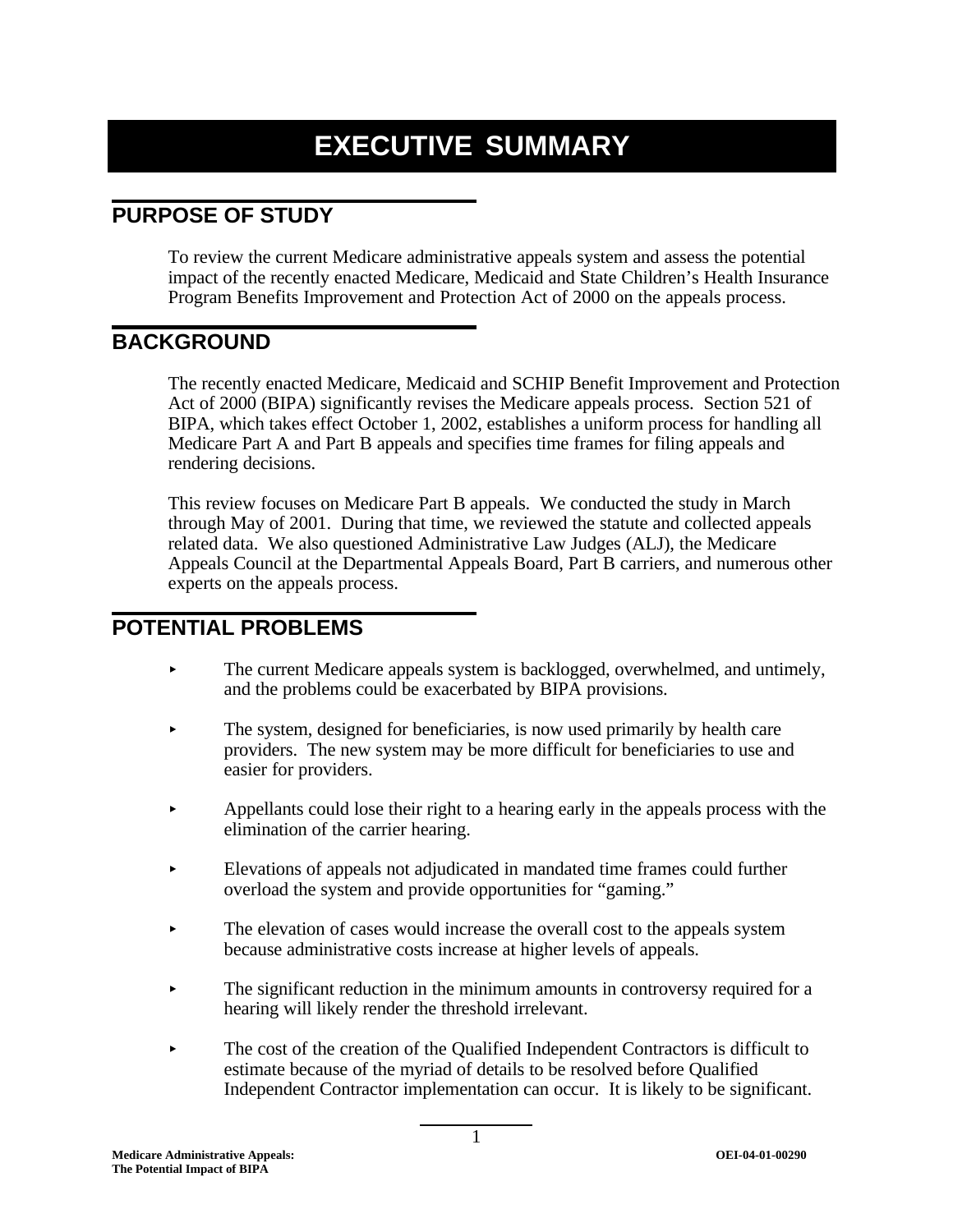- < The rigid time frames could compromise program integrity efforts and fraud investigations.
- < Social Security Administration (SSA) ALJs are currently in an administrative structure that does not allow them to focus on Medicare work. The new system will likely increase their workload.
- < The Medicare Appeals Council has only two judges and a small support staff, and is not prepared to handle a large influx in cases.
- The impact of BIPA on the U.S. District Courts is unknown. They are not prepared at this time for the implementation of BIPA.

# **RECOMMENDATIONS**

#### $\blacktriangleright$ **Delay implementation of Section 521 of BIPA.**

Implement only after solving systemic problems addressed in this report and our prior report on the ALJ process. The Department should seek legislation to revise the effective date of the statute.

#### $\blacktriangleright$ **Establish an administrative appeals process that is dedicated to Medicare.**

An administrative appeals system within the Department of Health and Human Services may be structured in a variety of ways. Regardless of structure, however, consideration should be given to factors such as the number of levels of appeal, formats, timeliness standards, and qualifications of reviewers.

## < **Ensure adequate resources for each level of the appeals process.**

Implementation of process changes should not occur until costs of revisions can be carefully estimated and provided for.

#### $\blacktriangleright$  **Modify the time frames mandated by BIPA--Provide adequate time for fair and effective processing, but ensure timely and efficient resolution of appeals.**

Time frames which can be met with a reasonable good faith effort by all parties to the appeals process should be established, and phased in over a reasonable time period.

#### $\blacktriangleright$ **Provide opportunity for CMS representation at higher levels of review.**

CMS representation is needed to assure fair and impartial hearings and to ensure that the interests of the Medicare program itself are effectively presented and considered.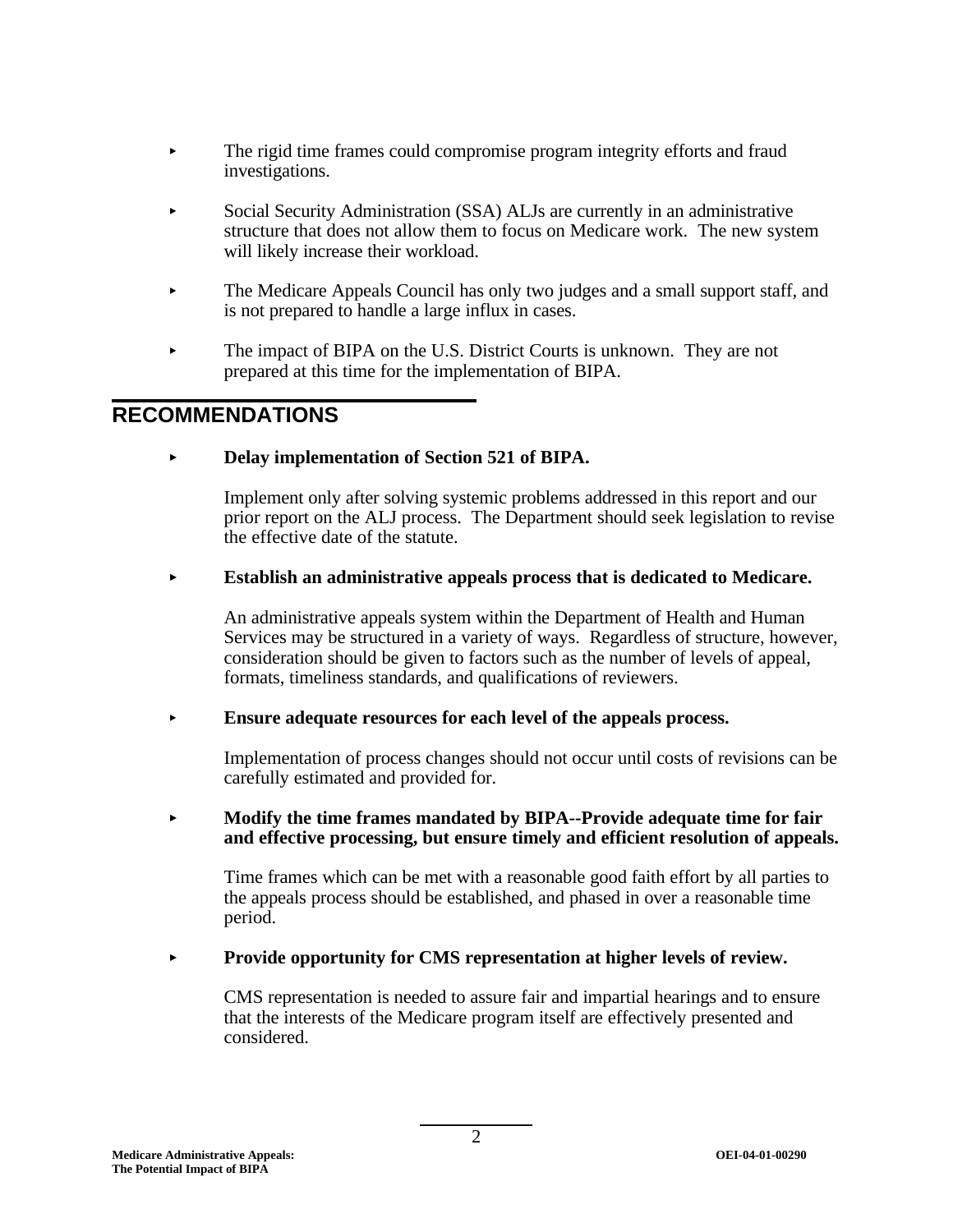#### $\blacktriangleright$ **Develop thorough, parallel training for reviewers at all levels of appeal.**

Both Medicare contractors and reviewers at all levels lack common knowledge, understanding, and information about the appeals system and results.

#### $\blacktriangleright$  **Develop and require all reviewers of Medicare claims to apply the same standards.**

Currently, the ALJs are bound only by law and regulations, while contractors are also bound by Local Medical Review Policy and contractor manuals. This contributes to a high reversal rate by ALJs. Therefore, greater standardization would be useful. However, we recognize that ALJ decision may continue to be based on evidence that was not presented to - or not fully considered by - a contractor.

#### $\blacktriangleright$ **Develop regulations or detailed specifications for conducting appeals.**

Currently, ALJs lack the necessary guidance to conduct Medicare appeals. Instead, they use SSA disability appeal regulations to adjudicate Medicare appeals.

#### $\blacktriangleright$  **Create formal communication and information networks that span the entire appeals system.**

The discrete levels of appeal inhibit communication and prevent the system from becoming fully integrated.

## < **Modernize appeals processing mechanisms.**

A modernization effort could lead to reductions in both case preparation time and layers of appeal review and adjudication. The manual file systems need to be enhanced with electronic features.

# **DEPARTMENT COMMENTS**

The Office of the Secretary presented a consolidated response representing the views of various components within the Department of Health and Human Services. Generally, the Department agreed with our conclusions and recommendations. Specifically, the Department agreed that a complete restructuring is needed to resolve serious shortcomings of the appeals system before Section 521 of the Benefits Improvement and Protection Act becomes effective.

Further, the Department's response to our report noted that many of our recommendations were also applicable to Section 522 of the Benefits Improvement and Protection Act, although we did not include an analysis of that Section in our study. Accordingly, the Department suggested that Section 522 should also be delayed until after a comprehensive resolution of systemic problems in the Medicare administrative appeals system.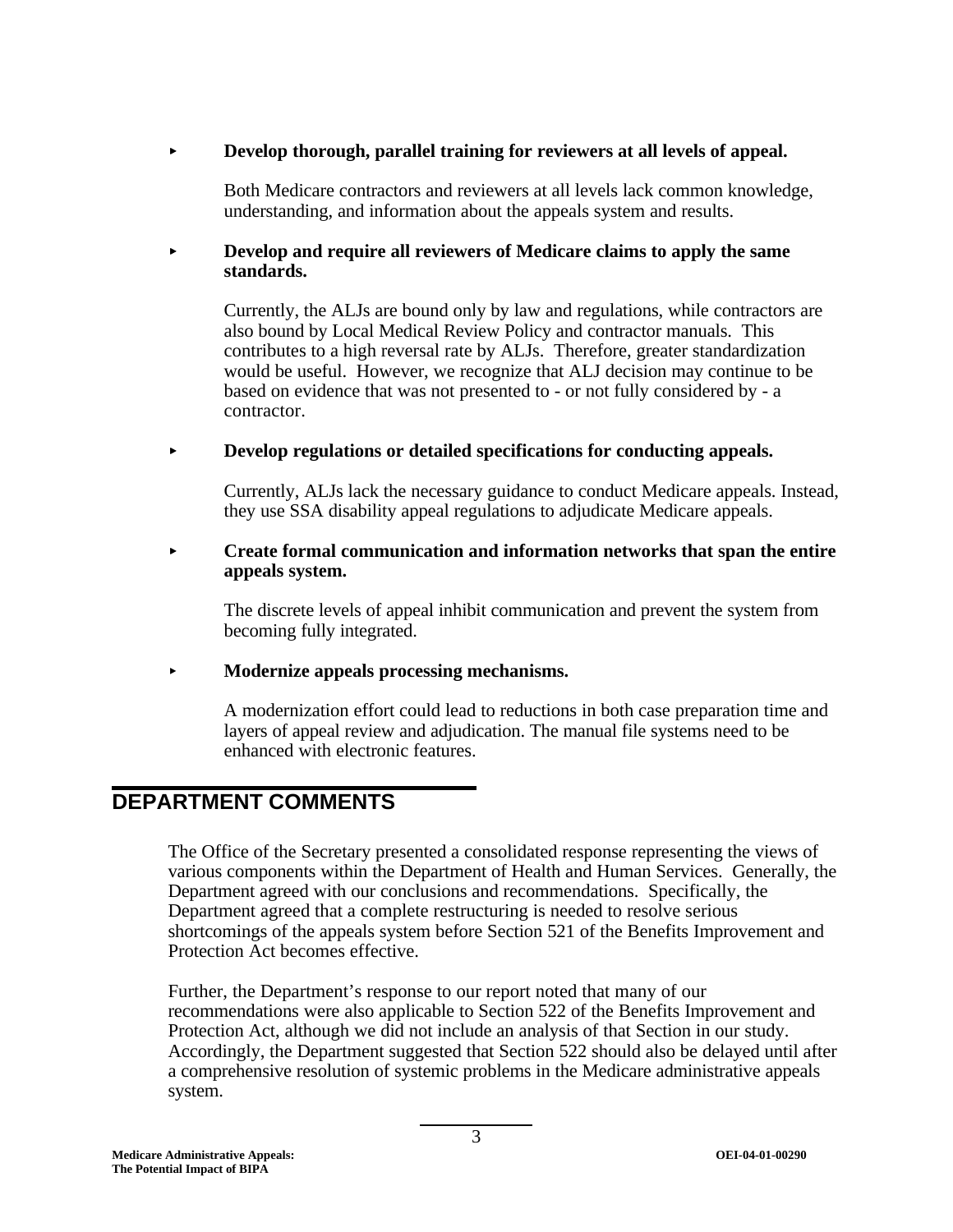The Department highlighted three principles that should serve to guide its efforts in reforming the system. They are:

- build on the appeals model included in the Benefits Improvement and Protection Act;
- achieve a more timely, efficient, and less costly administrative review process; and
- $\sim$ achieve more consistent case decisions.

The full text of Department of Health and Human Services comments on our report is shown in the appendix.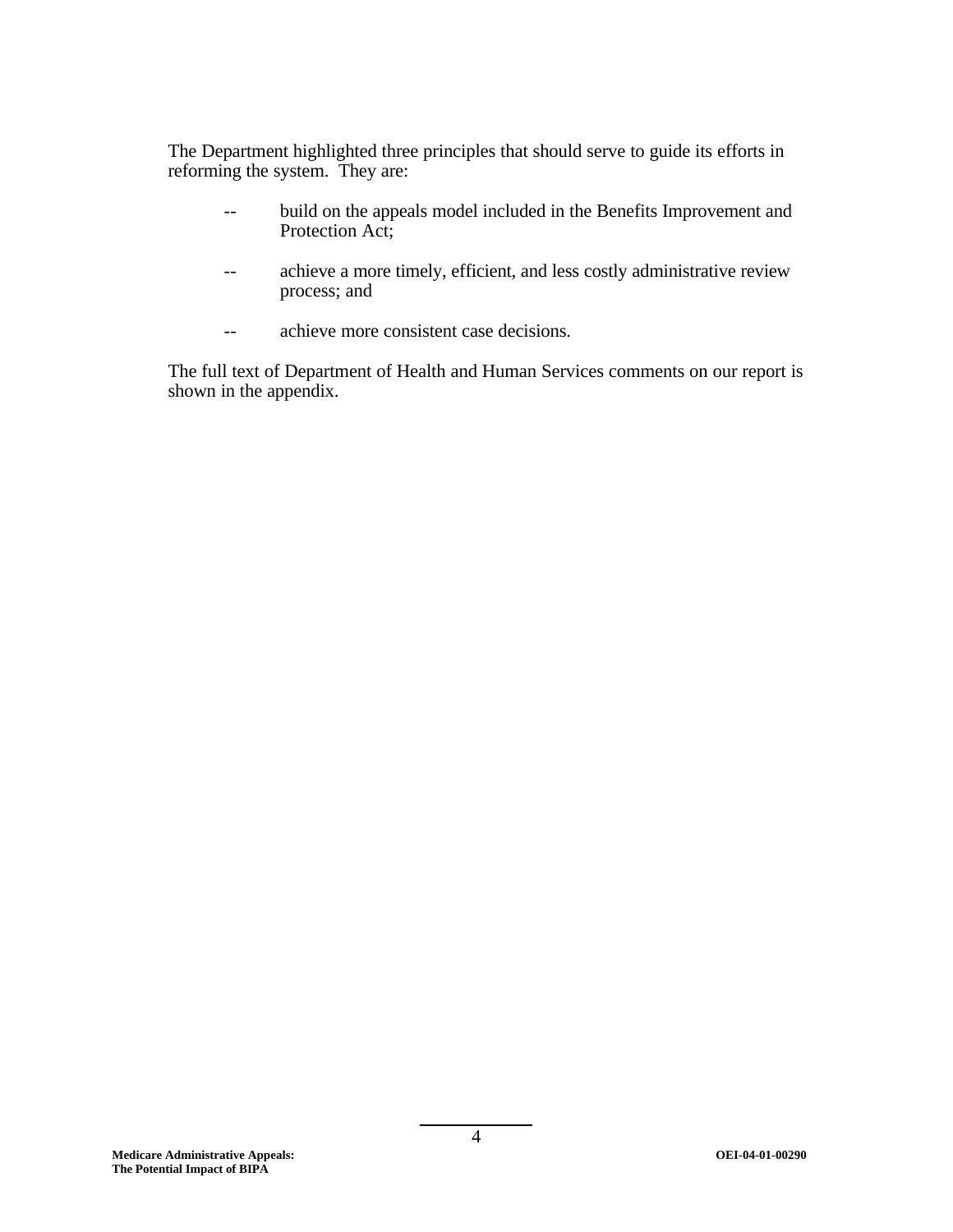# **INTRODUCTION**

# **PURPOSE OF STUDY**

To review the current Medicare Part B administrative appeals process and assess the potential impact of the recently enacted Medicare, Medicaid and SCHIP Benefits Improvement and Protection Act of 2000 on this process.

# **BACKGROUND**

# **Medicare Part B Appeal Rights**

Medicare beneficiaries have a statutory right to appeal their denied Part B claims either on the basis of coverage or payment under Section 1869 of the Social Security Act. Section 1879(d) extends these beneficiaries' appeals rights, in certain cases, to providers and suppliers who accept assignment. The rights conferred by Section 1869 are important guarantees to beneficiaries whose Medicare claims are denied.

Among the features that make the appeals process "user friendly" for beneficiaries are:

- $\blacktriangleright$  An appeal can be filed for the denial of any claim, regardless of the amount of money in dispute at the first level of appeal, and at a low dollar threshold for the amount in controversy at subsequent levels;
- < Non-adversarial proceedings at each appeal level where the government, directly, or through its agents, is not a party to the appeal;
- < "De novo" proceedings where cases are decided anew at the contractor and ALJ levels instead of reviewed on the basis of whether the decision at the lower level was proper, as in a traditional appeals process used by the courts;
- The right to introduce new information at each level of appeal;
- The option to select the type of Medicare carrier hearing (e.g., by telephone or in person) based on the personal preferences of the appellant; and,
- The ability to combine claims to meet the thresholds for the amounts in controversy.

## **Administrative Appeals Process**

If a carrier denies payment for a claim, a provider or a beneficiary may appeal the denial. Appellants must file their appeal initially with the Medicare carrier. If dissatisfied with the carrier appeal decision, the appellant may appeal to an Administrative Law Judge (ALJ). ALJs are employed by the Social Security Administration (SSA), but they adjudicate Medicare appeals under a Memorandum of Understanding between SSA and the U.S. Department of Health and Human Services. After the ALJ hearing, cases may

5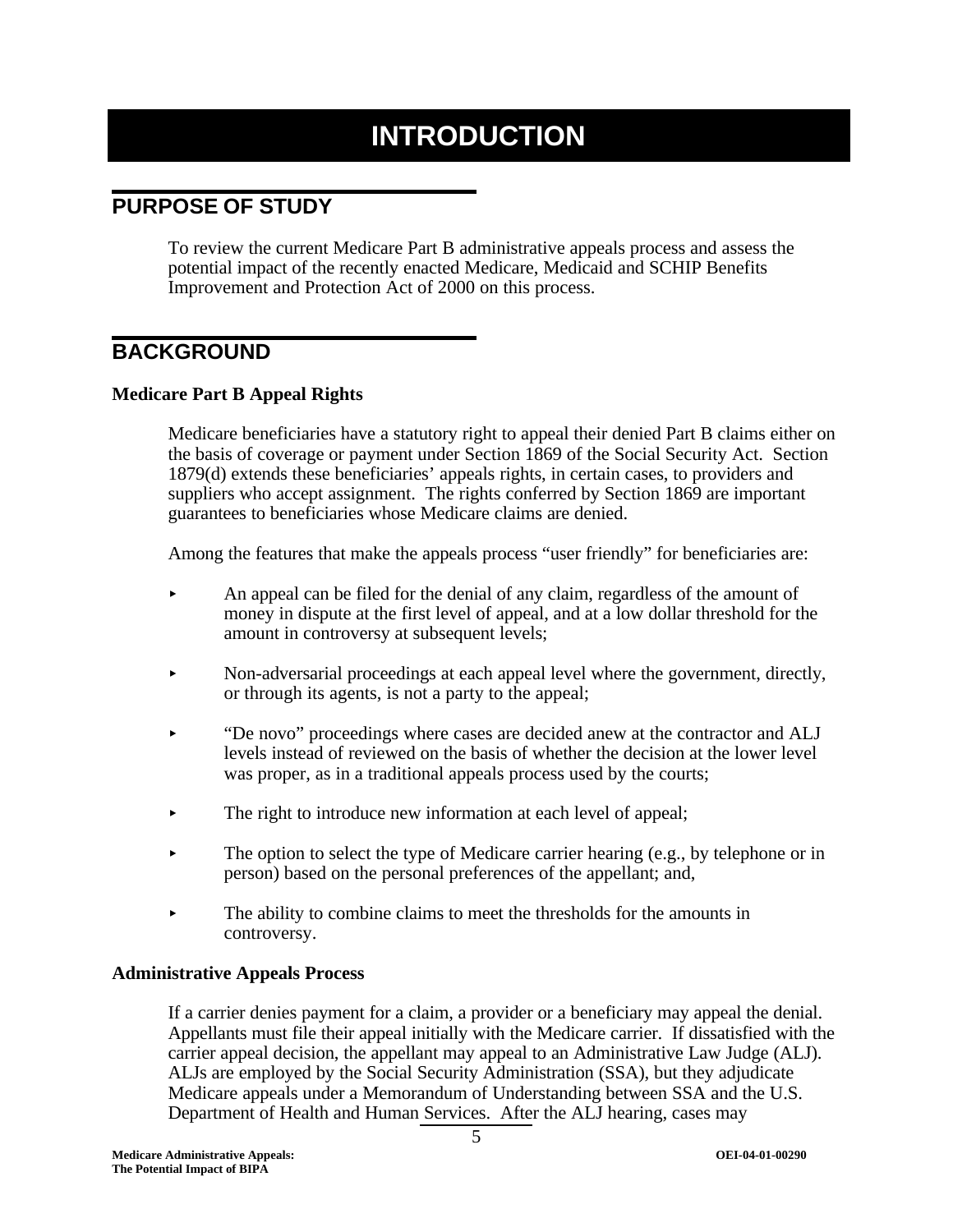be appealed to the Medicare Appeals Council (MAC) located within the Departmental Appeals Board (DAB) of the Department of Health and Human Services, the final level of administrative appeal. Cases may then be appealed to the U.S. District Courts following a MAC review. In each case, the lower level of appeal must be exhausted before the appeal can be elevated to the next level.

## **Administrative Appeals Volume**

Medicare Part B claims volume grew over 11 percent between Fiscal Years 1996 and 2000, while the number of reviews stayed about the same. However, the number of carrier hearings conducted increased 50 percent, from 70,716 to 106,480, during the same time.

The following table illustrates the volume of appeals and the current pending caseload.

|                         | New Requests | Pending |
|-------------------------|--------------|---------|
| <b>Reviews</b>          | 965,230      | 453,705 |
| <b>Carrier Hearings</b> | 24,507       | 25,654  |
| ALJ                     | 12,257       | 31,223  |
| <b>MAC</b>              | 2289         | 10,333  |

**One Quarter Part B Appeals Workload — 2001** 

\*All figures are from 2nd Quarter FY 2001.

# **Previous Office of Inspector General Work**

A report released in September 1999 by the Office of Inspector General  $(OIG)^1$  examined the ALJ appeals level because of numerous reports of extensive problems in and related to that area. The report established that the number of Part B ALJ hearings increased a dramatic 99 percent from 1996 to 1998. It also confirmed that ALJs reversed a considerable percentage of cases that reached them. For example, 78 percent of durable medical equipment appeals were reversed by ALJs in 1997. An important reason for the reversals was that ALJs are not bound by the same standards as carrier hearing officers. More specifically, carrier hearing officers are bound by Local Medical Review Policy and contractor manuals, while the ALJs are bound only by statute, regulations and National Coverage Determinations.

Additionally, the earlier study found structural problems in the appeals process that weakened the system. These included:

< Contractors and ALJs use different criteria in ruling on coverage and payment issues;

6

<sup>1</sup> *Medicare Administrative Appeals: ALJ Hearings,* OEI-04-97-00160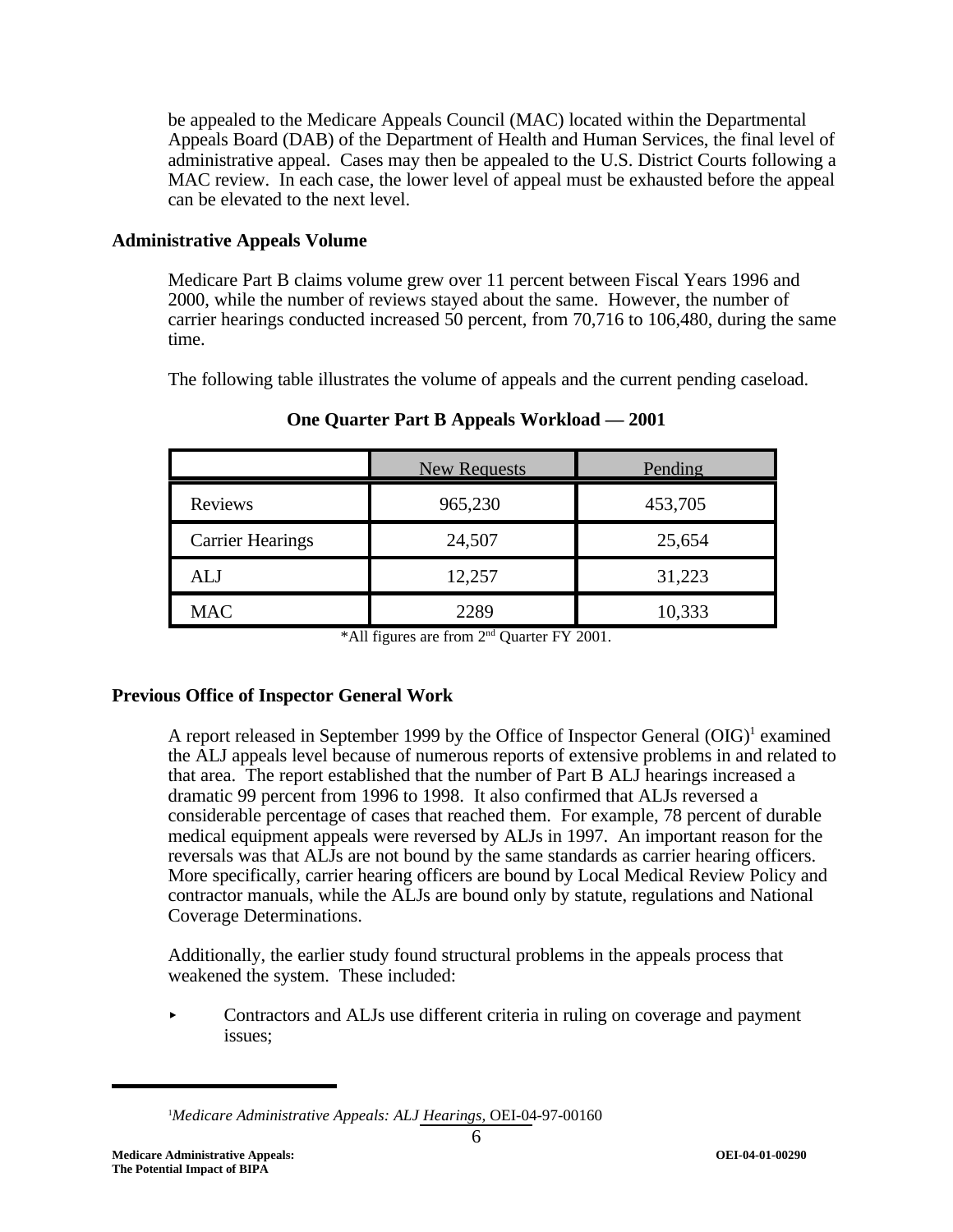- Lack of precedent stature for Medicare Appeals Council rulings on ALJ appeals;
- < Non-adversarial ALJ hearings, precluding Medicare the opportunity to defend its payment decisions; and
- < Lack of common understanding or communication throughout the administrative appeals process.

There was also evidence of positive changes in the appeals process. The report identified a group of SSA ALJs who conduct the most complex and highest dollar value Part B cases. It was their work, in part, that supported our conclusion that a permanent cadre of judges hearing only Medicare cases would significantly improve the appeals system.

The OIG made several recommendations to HCFA (now Centers for Medicare & Medicaid Services -- CMS) intended to correct the structural problems of the administrative appeals system which were related to the development and establishment of a dedicated ALJ corps; dual administrative appeals processes for providers and beneficiaries; adversarial hearings for provider appeals; parallel training for Medicare contractors and ALJs; regulations for conducting Medicare ALJ Appeals; a case precedent system for Medicare Appeals Council rulings; and formal communication and information networks.

We also recommended requiring Medicare contractors and ALJs to apply the same standards. To date, none of these recommendations has been implemented.

# **SCOPE AND METHODOLOGY**

This report focuses on the Part B Appeals Process. We focused on Medicare Part B due to its size and complexity. For Fiscal Year 2000, Medicare Part B first level appeals constituted over 90 percent of all first level appeals.

This study was conducted March through May of 2001. The study utilized several research methods:

- *< Literature Review*
- *< Data Collection* 
	- Collected special data runs and summary data from HCFA (now CMS).
	- Obtained special data runs from SSA's Office of Hearings and Appeals and the DAB.
- *< Surveys* 
	- Surveyed all 30 Part B ALJ cadre judges. Eighteen survey instruments were returned for a response rate of 60 percent.
	- Surveyed all 24 Medicare Part B Carriers and Durable Medical Equipment Regional Carriers. Fifteen survey instruments were returned for a response rate of 63 percent.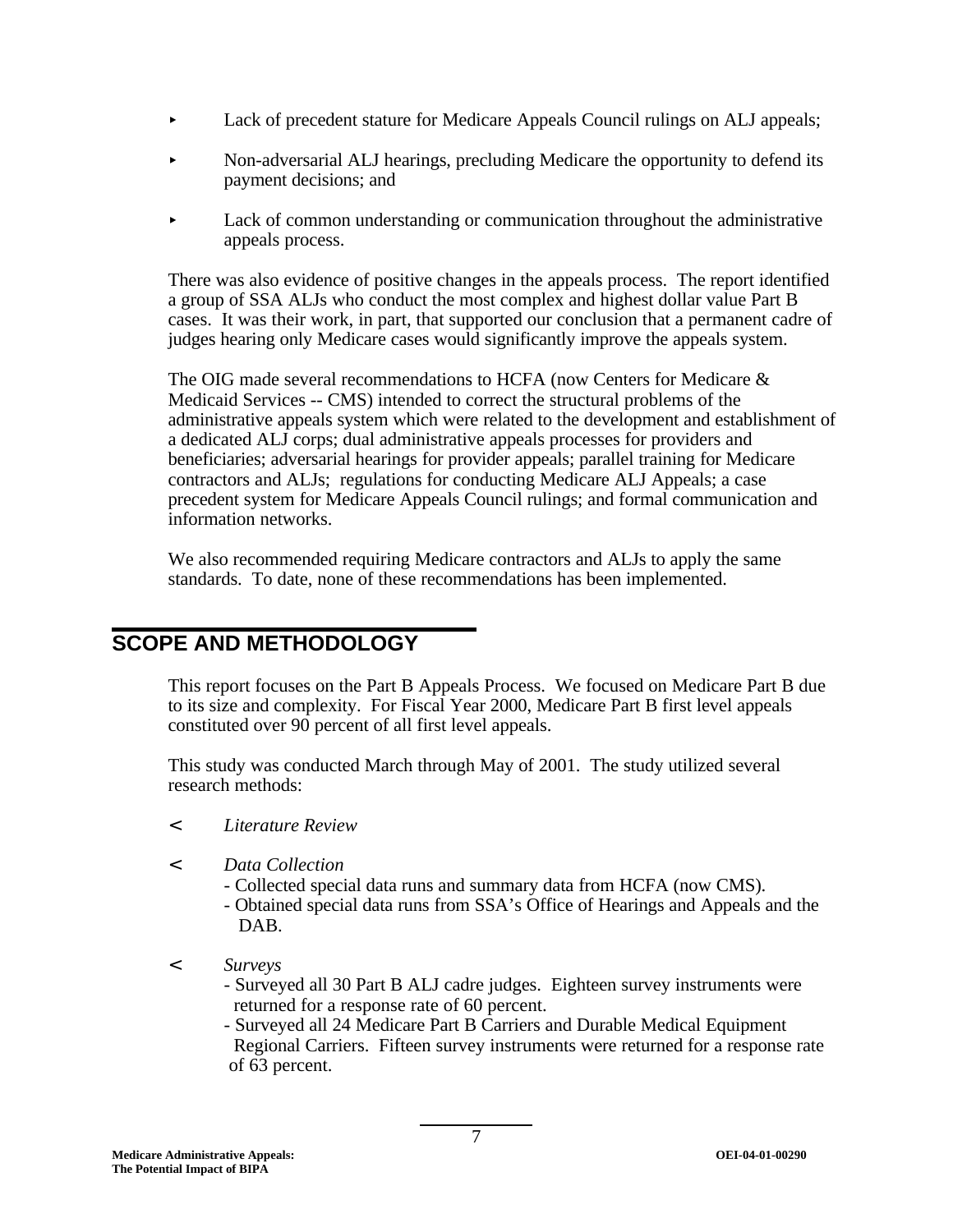- *< In-Person and Telephone Interviews*  DAB judges OHA officials CMS officials Carrier hearing officers and appeals managers Staff from the Center for Health Dispute Resolution Staff from the Administrative Office of U. S. Courts
- *< Focus Group*  Conducted a focus group with five Part B ALJ Cadre Judges \_\_\_\_\_ \_\_\_\_ \_\_\_\_ \_\_\_\_\_

We conducted this inspection in accordance with the *Quality Standards for Inspections*  issued by the President's Council on Integrity and Efficiency.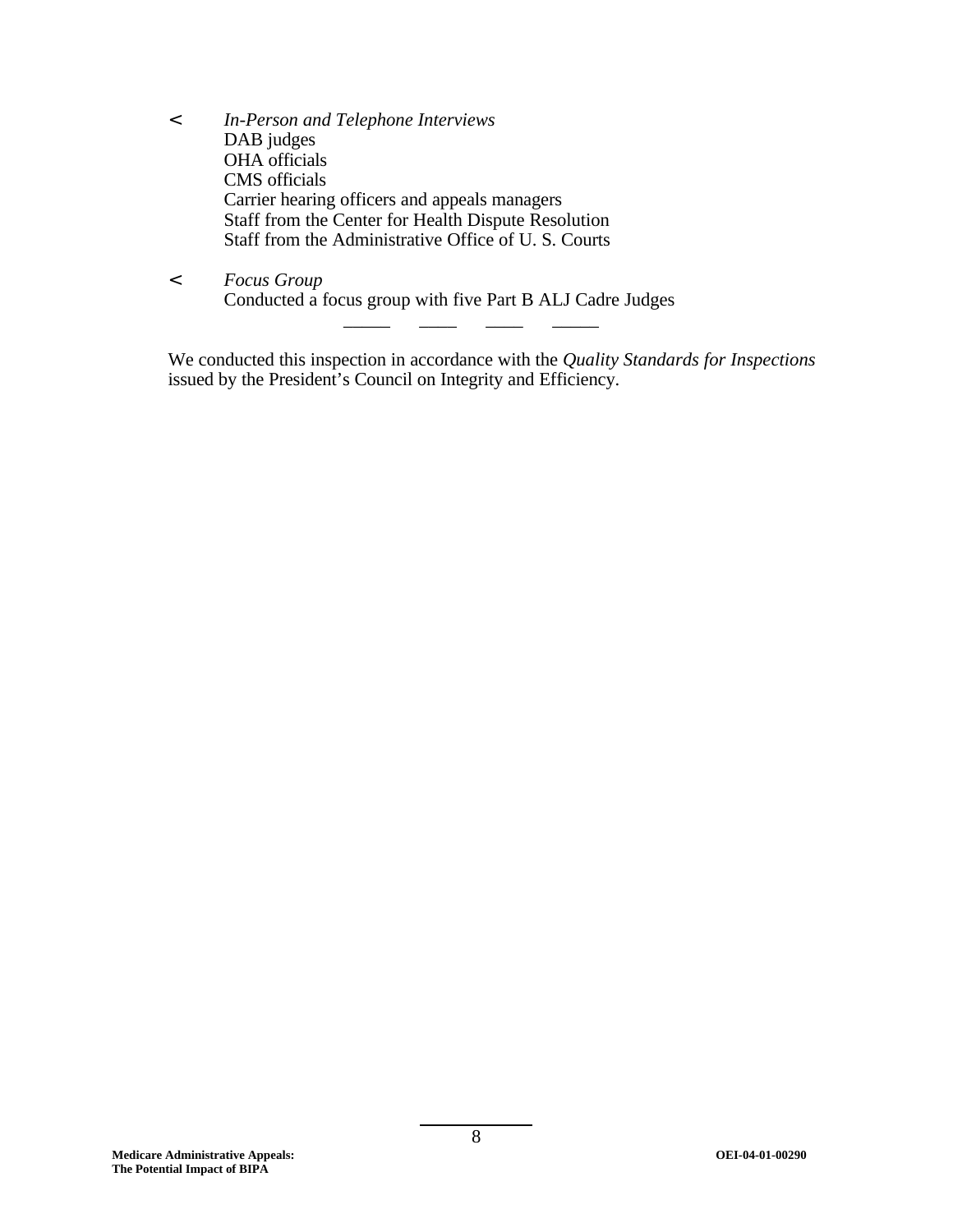# **SUMMARY OF BIPA PROVISIONS**

The recently enacted Medicare, Medicaid and SCHIP Benefit Improvement and Protection Act of 2000 (BIPA) significantly revises the Medicare appeals process. Section 521 of BIPA, which takes effect October 1, 2002, establishes a uniform process for the handling of all Medicare Part A and Part B appeals and specifies time frames for the filing of appeals and rendering of decisions.

BIPA mandates several structural and procedural changes to the administrative appeals process which:

- Reduce time to request first level of contractor appeal from 180 days to 120 days in Part B;
- Reduce time to conduct first level of contractor appeal from 45 days to 30 days;
- Reduce time to conduct second level of contractor appeal from 120 days to 30 days;
- Replace second level contractor appeal (contractor hearing) with a reconsideration by a new appeals entity, the Qualified Independent Contractor (QIC);
- < Reduce amount in controversy required at all levels of appeal. Eliminates amount required for contractor levels of appeal. Reduces amount required from \$500 to \$100 at the ALJ and MAC levels of appeal;
- < Impose 90 day time limits to conduct ALJ and MAC appeals. At present, there are no time limits at these levels;
- < Impose "de novo" review and possibly hearings at the MAC level of appeal; and
- < Impose "de novo" review at the Federal court level.

We will discuss each of these provisions in greater detail as we consider their potential implications in the sections below. The figure on the next page illustrates the flow of the current appeals process and the process stipulated under BIPA.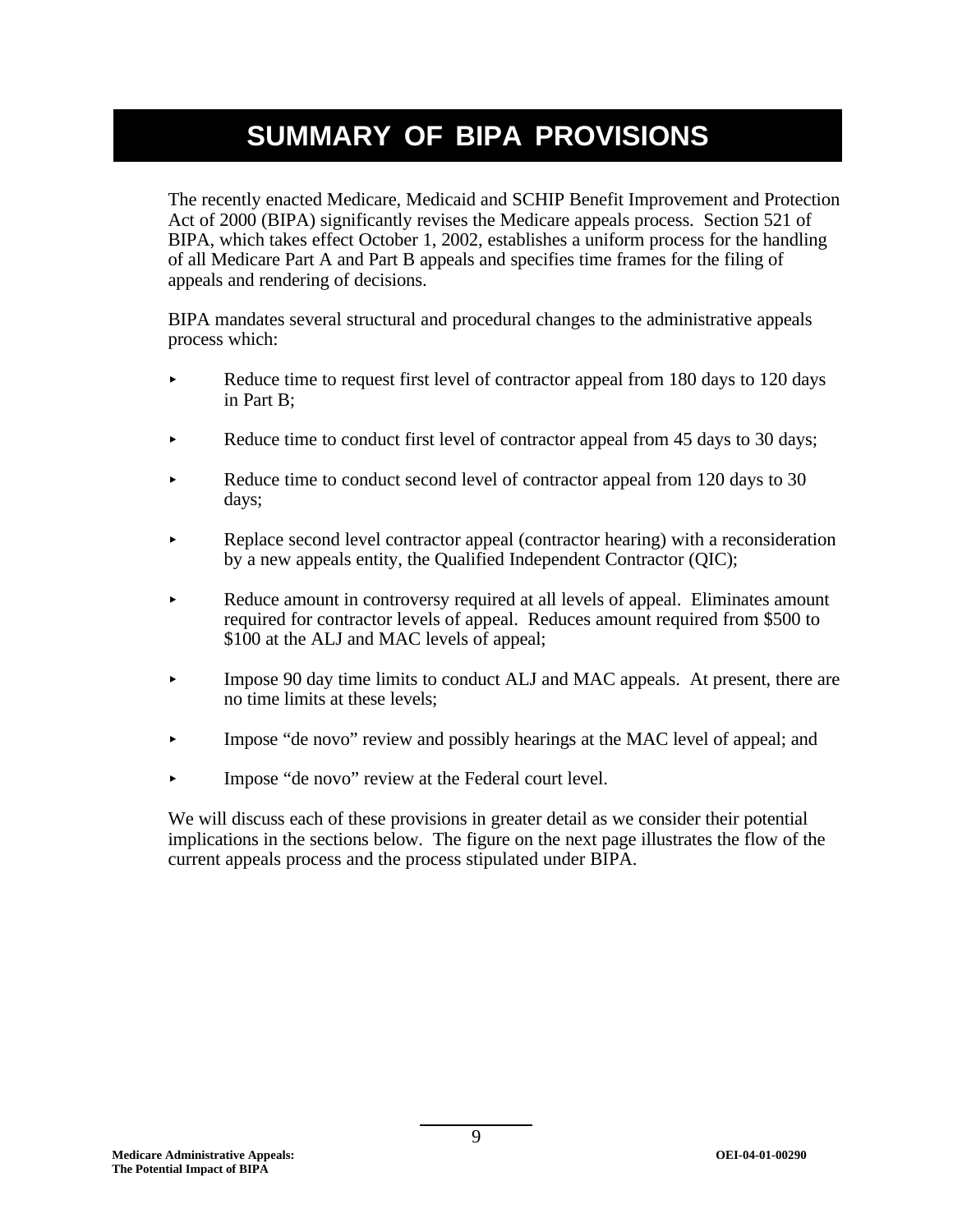# **CURRENT SYSTEM NEW SYSTEM**



\*Time in boxes represents time allowed to complete appeal. \*\*Time between boxes represents time allowed to file for appeal.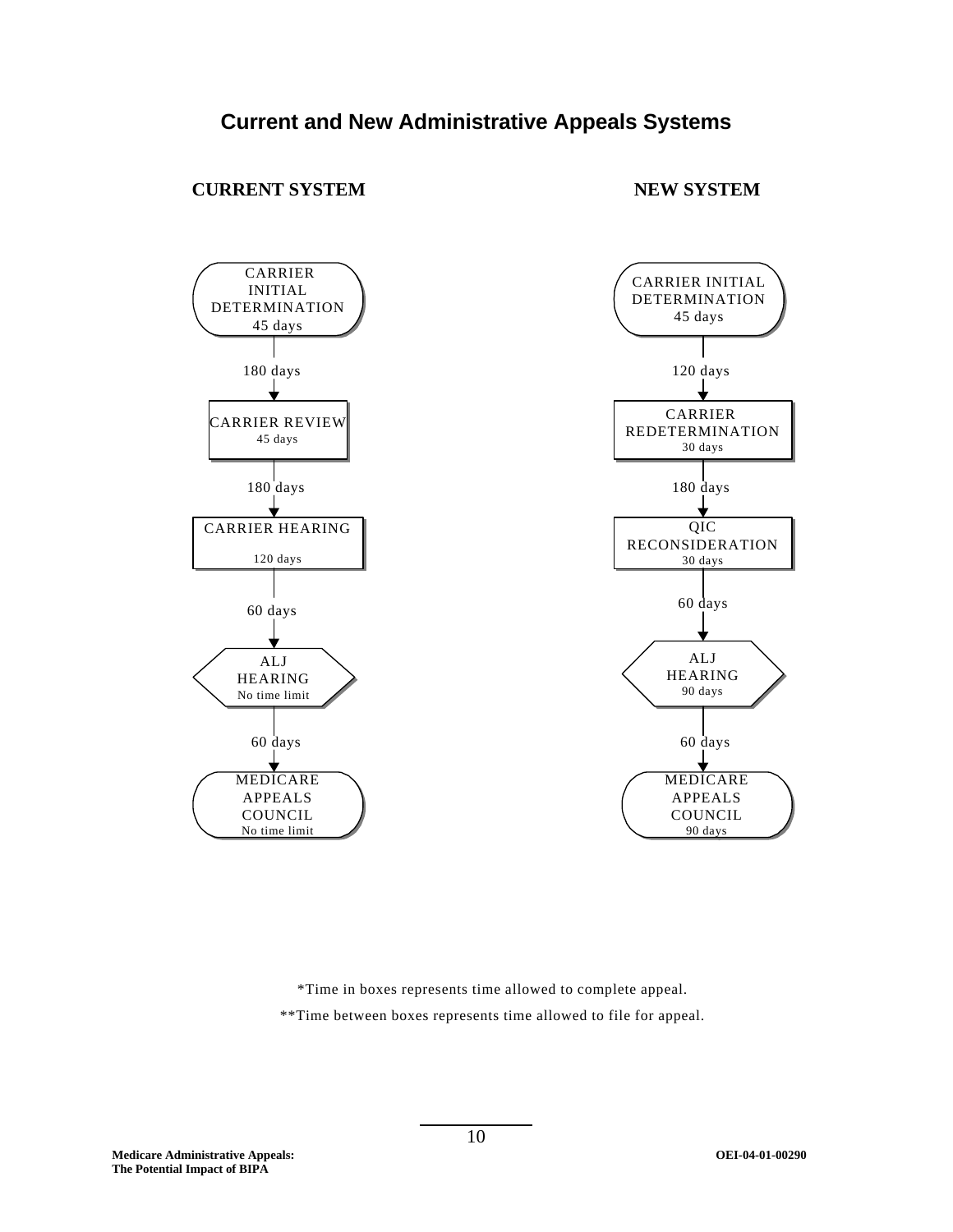# **THE POTENTIAL IMPACT OF BIPA**

The changes mandated by BIPA will create significant implementation challenges and will require detailed advance planning and careful budgeting. BIPA will impose requirements that cannot be accommodated without significant changes in the structure of and resources for the current system. Because the present appeals process continues to suffer from serious structural problems, some of BIPA's mandates are likely to exacerbate existing problems, and create unintended consequences. These potential problems are described below.

# **TIME LIMITS FOR APPEALS**

BIPA mandates new and shorter time limits at all Part B levels of appeal. For most levels of appeal, these time limits are dramatically shorter than what is currently required. In fact, the ALJ and Medicare Appeals Council levels currently have no time limit for conducting appeals. BIPA's time limits for these levels are significantly less than the time ALJs and the MAC presently require to conduct an appeal.

The following table illustrates the time limits BIPA mandates for appeals and compares them to what is currently required and what is currently achieved.

|                                            | <b>BIPA</b> | Current Standard                   | <b>Current Actual</b>              |
|--------------------------------------------|-------------|------------------------------------|------------------------------------|
| Redetermination/<br>Review                 | 30 days     | 45 days<br>(95% within this time)  | 45 days<br>(89% within this time)  |
| Reconsideration/<br><b>Carrier Hearing</b> | 30 days     | 120 days<br>(90% within this time) | 120 days<br>(92% within this time) |
| <b>ALJ</b>                                 | 90 days     | none                               | 441 days                           |
| <b>MAC</b>                                 | 90 days     | none                               | 661 days                           |

## **Time Limits for Completion of Appeals**

All figures are from  $2<sup>nd</sup>$  Quarter FY 2001

## **FLOW OF PAPER RECORDS**

Implementation of Section 521 could be significantly hampered by the paper recordkeeping and file transport system used in the current Medicare appeals system. Currently, case files must first travel from the carrier to the hearing officer (if off-site). If the appeal continues, case files are then sent to the Social Security Administration's Office of Hearings and Appeals (OHA) in Falls Church, Virginia. CMS data shows that it takes about 28 days to prepare and transfer a case from the hearing officer to OHA. OHA staff then assign docket status to appeals files and prepare the files for hearing to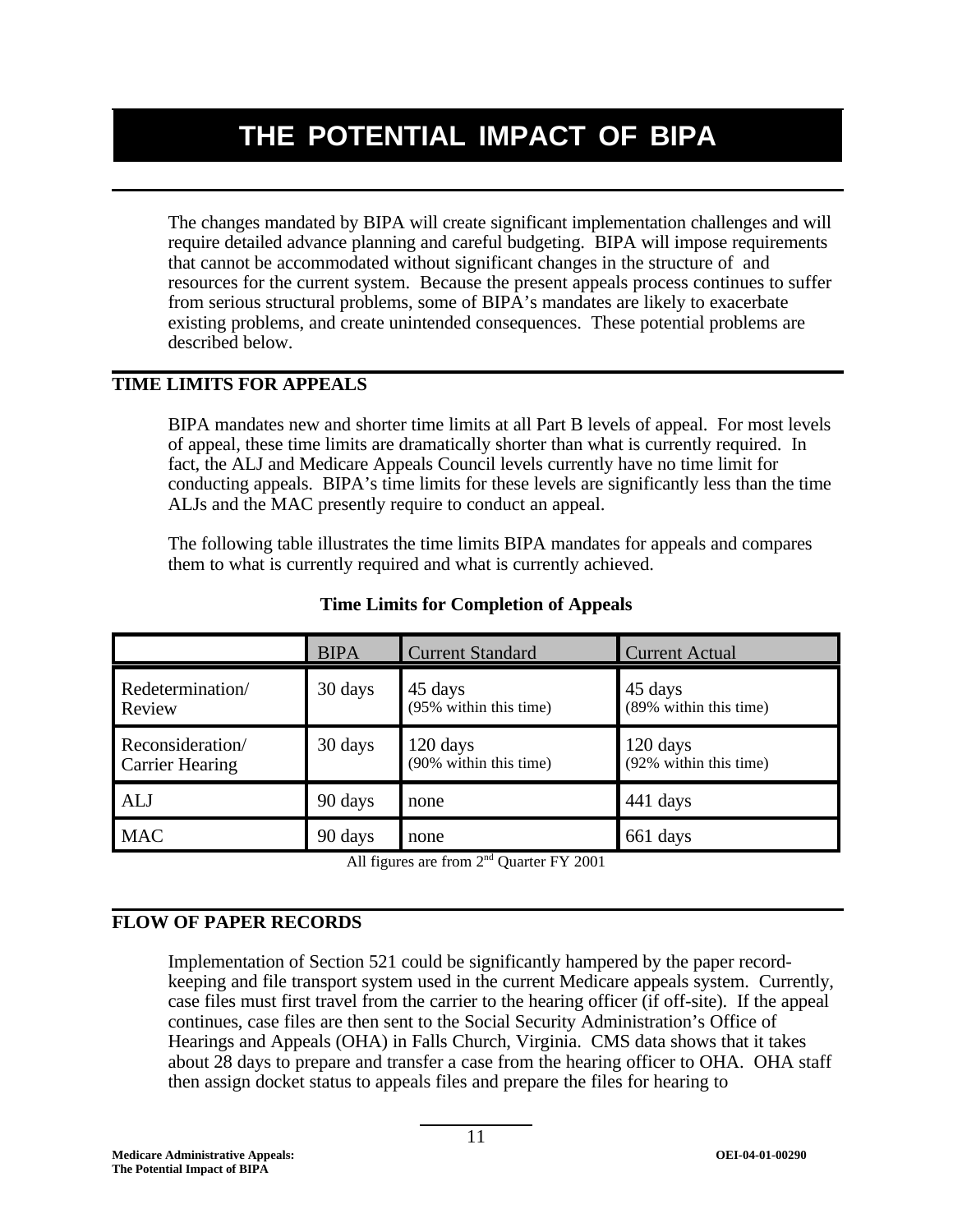make them more usable and better organized for the ALJs. This often means removing what OHA staff consider to be extraneous information. After this process, OHA distributes the files to the ALJ Hearing Offices.

Nearly all parties we interviewed agreed that serious problems arise from this reorganization of files. Carriers complain that when files are returned following adjudication, many are incomplete and missing important documentation. Many ALJs also question the value of OHA preparation of the appeals files. They maintain that support documents become lost or separated from related cases which can cause considerable delay and confusion as they adjudicate their cases. When the files reach the ALJ offices, they often need to be restructured to make them more usable to the ALJs. Judges at the MAC also complain that the restructuring of files can be counterproductive and causes some problems, including lost records and delays, at their level.

Another problem associated with this paper transfer system is the lack of consistent case identifiers. As a case proceeds through the appeals system, a request for payment is assigned a claim number, carrier hearing appeal number, OHA docket number, MAC docket number, and a civil action number if the case goes to court. It is extremely difficult to track an appeal through the system without a consistent locator number. For example, it is not possible for a carrier to call OHA to easily determine the status of a case because the case would now have an OHA docket number. In effect, for other parties in the system, and CMS, these files are 'lost', until they are adjudicated and forwarded from the ALJ office.

## **INCREASE IN NUMBER OF APPEALS**

With the implementation of BIPA, the volume of appeals could increase dramatically for a number of reasons. First, Section 521 presents a new appeals system. The attractiveness of a speedier system, with drastically reduced time frames, may encourage some to appeal denied claims when they would not have done so under the prior system.

Although specific estimates are not available, experts we spoke with agree that the increases could be significant.

Second, appeals could increase due to the increased control given to appellants. Under the new system, appellants will be able to dictate to a great degree how quickly their appeal moves through the system. If a case is not decided by an ALJ or the MAC within 90 days, it progresses to the next level at the appellant's discretion. This allows appellants to use the system to their advantage by accelerating to, or remaining at, the level of the system they consider to be most advantageous.

Finally, appeals may increase due to the greatly lowered minimum amount in controversy. At a time when many experts counseled raising the amount in controversy for providers, while maintaining or lowering it for beneficiaries, Section 521 lowers that amount for all appellants. Data on the number of cases dismissed for not meeting the amount in controversy is unavailable. The following table illustrates the BIPA change in the amount in controversy required for the various levels of appeal.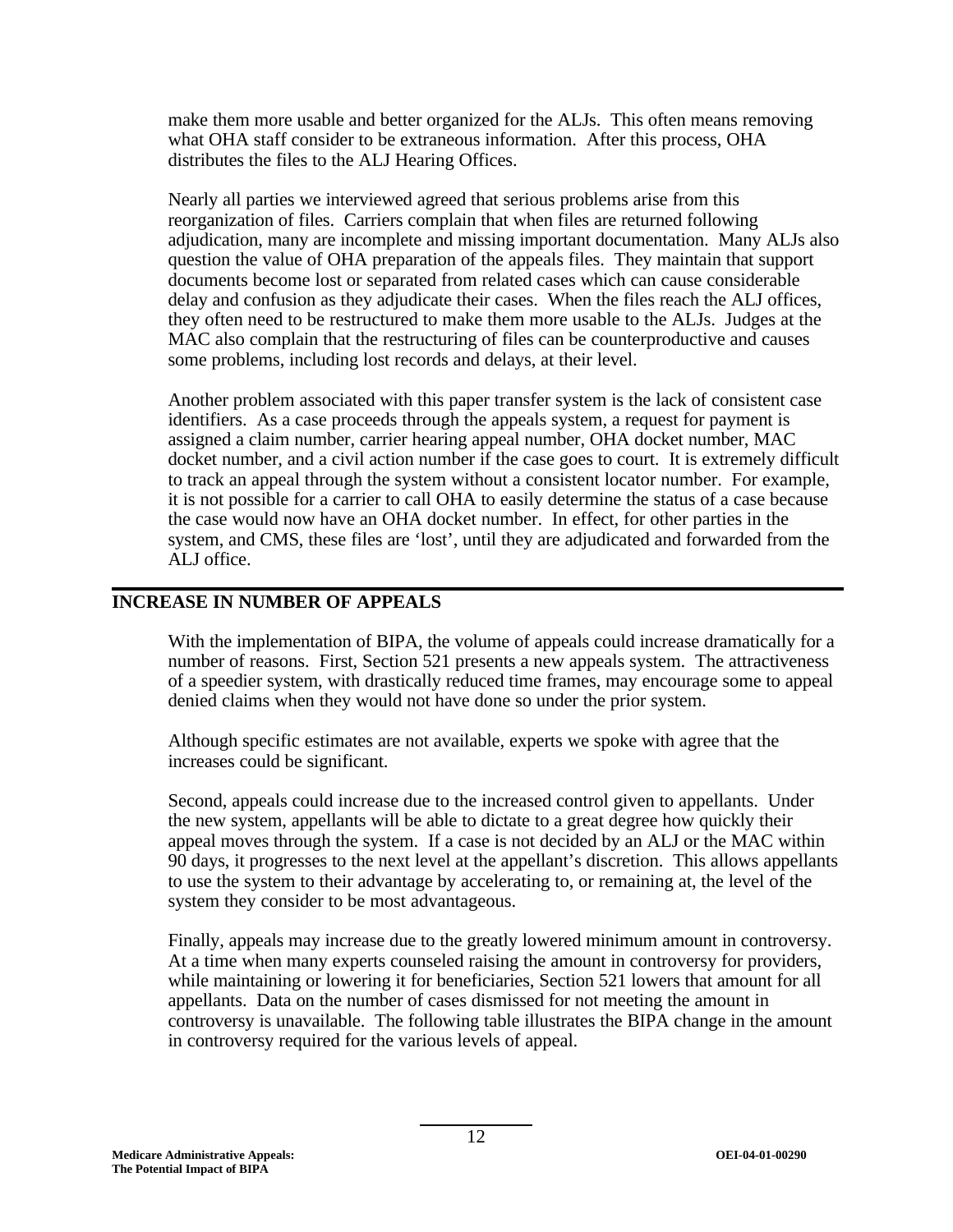|             | Redetermination*/<br>Review | Reconsideration*/<br><b>Carrier Hearing</b> | ALJ   | <b>DAB</b> | Court  |
|-------------|-----------------------------|---------------------------------------------|-------|------------|--------|
| <b>BIPA</b> | none                        | none                                        | \$100 | \$100      | \$1000 |
| Current     | none                        | \$100                                       | \$500 | $$500**$   | \$1000 |

# **Amount in Controversy Required to Conduct Appeal**

\*Redetermination and reconsiderations are the new, BIPA designated names for these levels of appeal. \*\*The DAB has discretion to hear cases with a smaller amount in controversy, but rarely does so.

# **INCREASE IN COST OF APPEALS SYSTEM**

While the Congressional Budget Office was not required to project the financial impact of BIPA, we estimate that these changes could dramatically increase costs associated with the appeals process. First, with the shortened time frames at the early levels of appeal, it is likely that more cases will escalate to the higher levels of appeal. The figure below illustrates the average current cost of adjudicating a Part B appeal at each level.



**Part B Appeals Cost Per Case** 

From this figure, it can be seen that the costs increase as each case proceeds to a higher level. Therefore, as more cases are elevated to progressively higher and more expensive levels of the process, the costs for each case will increase.

As described in the prior section, BIPA could also result in an increase in the overall number of appeals filed. An increase in the total volume of cases could, therefore, compound the impact of the increase in costs per case and increase overall costs dramatically. Current total costs at each level appear in the table below.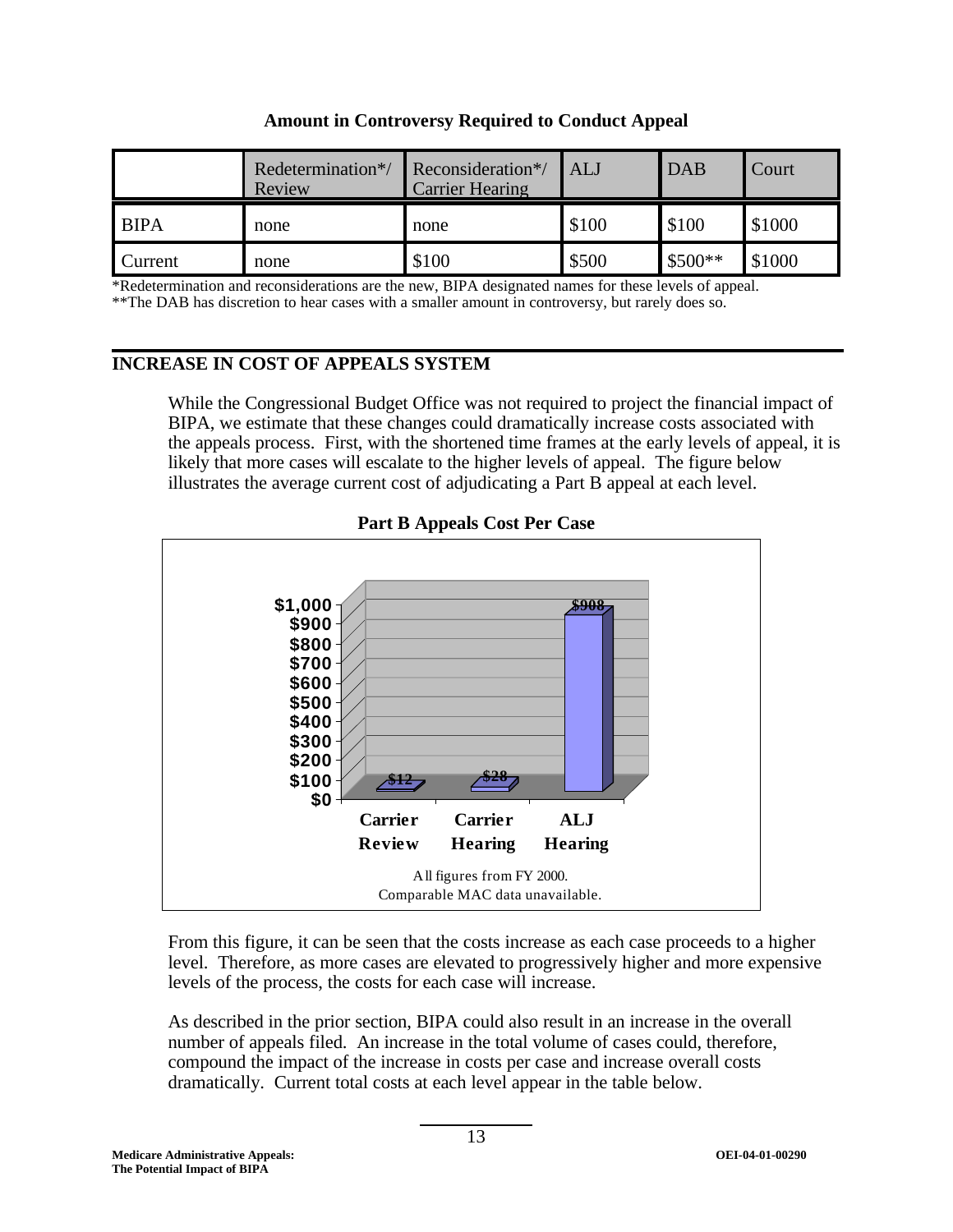| <b>Carrier Reviews</b> | <b>Carrier Hearings</b> | <b>ALJ</b> Hearings |
|------------------------|-------------------------|---------------------|
| \$64,013,200           | \$27,048,688            | \$66,610,967        |

Finally, the greatest initial cost will result from the creation of the Qualified Independent Contractors. Per BIPA, there must be at least twelve QICs, independent of the contractors involved with the initial determination of claims. These QICs must be adequately staffed to render decisions on all appeals within 30 days, in addition to many other responsibilities required by BIPA. CMS sources estimate that the cost of these new contractors will be significant.

# **PROGRAM INTEGRITY ISSUES**

BIPA is likely to affect the ability to develop and prosecute suspected fraud cases. To a large degree, program integrity and speedy appeals are in conflict. Fraud cases take time to develop. Providers, who believe they are under suspicion of fraud, can use this to their advantage in the appeals system. For example, when providers learn they have claims under focused medical review, or are under carrier fraud investigation, they could attempt to bring their case to an ALJ as quickly as possible. There are some reports of ALJs approving claims under suspected fraud investigation. ALJs may not be aware that cases they are hearing are also under fraud investigations.

While the ALJ does not adjudicate fraud, once the ALJ rules in favor of the appellant, the fraud accusations are effectively ended. Carriers have few options with their fraud cases at that point. In fact, this issue reaches even higher levels. Some U.S. Attorneys are frustrated and concerned when their pending fraud investigations are severely limited or ended after an ALJ rules in favor of an appellant.

CMS recently established a number of new program integrity initiatives that may be impossible to continue under Section 521 without some clarification and special dispensation. For example, in one Durable Medical Equipment Regional Carrier, appeals involving suspected fraudulent claims are referred to a specialized contractor, TriCenturion, for preliminary screening, analysis and work-up. This referral is allowed 25 days. That time frame cannot be accommodated with BIPA's 30-day time limits for contractor appeals.

These issues raise significant questions about how to deal with suspected fraud cases under BIPA's provisions for reduced times to adjudicate appeals. BIPA itself offers no guidance on these questions.

# **QUALITY OF RECORD**

At each level of the appeals process, there is serious concern given to the quality of case records and the effect of BIPA's reduced time frames on this quality. It is very important that each level, particularly the ALJ and MAC levels, have a clear, definitive file to examine. At present, there are often complaints about the quality of the record. Questions arise about the rationale of the carrier hearing officer decisions because of the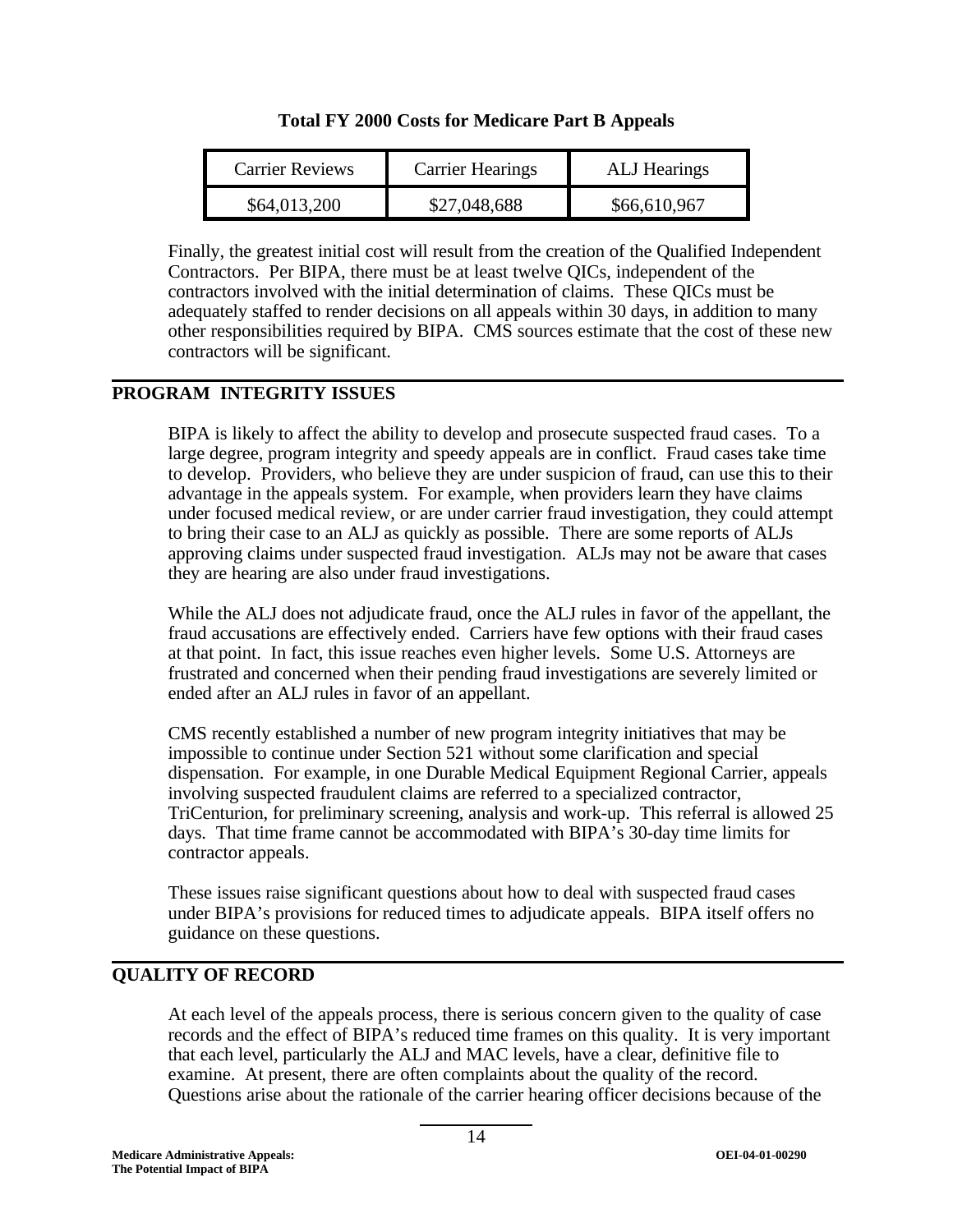file's lack of a clear written decision, supporting documentation, and references to relevant contractor manuals or Local Medical Review Policy. There are many reports of ALJs being unable to ascertain the hearing officer's justification for the continued denial of a claim.

Under Section 521, there may not be adequate time to determine the reasoning for the decisions made at the prior level of appeal. By the time the rationale is explained or documentation located, the case could possibly be escalated to the next level.

It is possible that cases may reach the District Courts without decisions and case development from prior administrative levels of appeal. This could happen when cases are escalated through the ALJ and/or MAC levels because of failures to meet time limits for adjudication. Consequently, the Courts could receive appeals without any case development or administrative appeal decisions.

## **TRANSITION TO NEW APPEALS SYSTEM**

BIPA gives little guidance on transitioning to the new appeals system. It simply indicates that Section 521 applies to "initial determinations," i.e., claims made on or after the effective date of October 1, 2002. For some period, estimated from 18-30 months, Medicare will therefore be operating two appeals systems at the carrier level. This transition could take a considerable period of time due to the cases pending in the system when BIPA takes effect. It is expected that the ALJ and MAC levels will require many years to reduce existing backlogs in their pipelines at the time of BIPA implementation.

Unless CMS procedures for assigning priority to these older cases are clear, claims pending at the carrier when Section 521 takes effect may immediately lose priority. The carriers may take the position that the "timed" claims are priority and the older claims which have no time frames are to be worked in as time permits. This practice of assigning lower priority to claims not under BIPA's strict time frames may occur at other levels of appeal as well.

# **EFFECT ON BENEFICIARIES**

Although the current appeals process is dominated by provider appellants, beneficiaries continue to bring appeals on their own behalf. The Medicare program is intended to serve the beneficiary, and the appeals process was originally designed for beneficiaries. BIPA changes could negatively affect beneficiaries in several ways.

First, BIPA reduces the amount of time appellants have to appeal Part B claim denials. Currently, the time limit is 180 days for requesting an initial review of a Part B claim. BIPA reduces that time to 120 days, a reduction of 60 days (33 percent). Beneficiaries will therefore lose time to obtain medical records and information needed for their appeal. Unlike most providers, beneficiaries may have little control or leverage over how long it will take their doctor or medical supplier to send records necessary to complete their case file.

Second, beneficiaries could lose their right to a hearing at the contractor level. Presently, beneficiaries may request an in-person hearing, a telephone hearing, or an on-the-record decision. The new QIC reconsideration could possibly not include a hearing as BIPA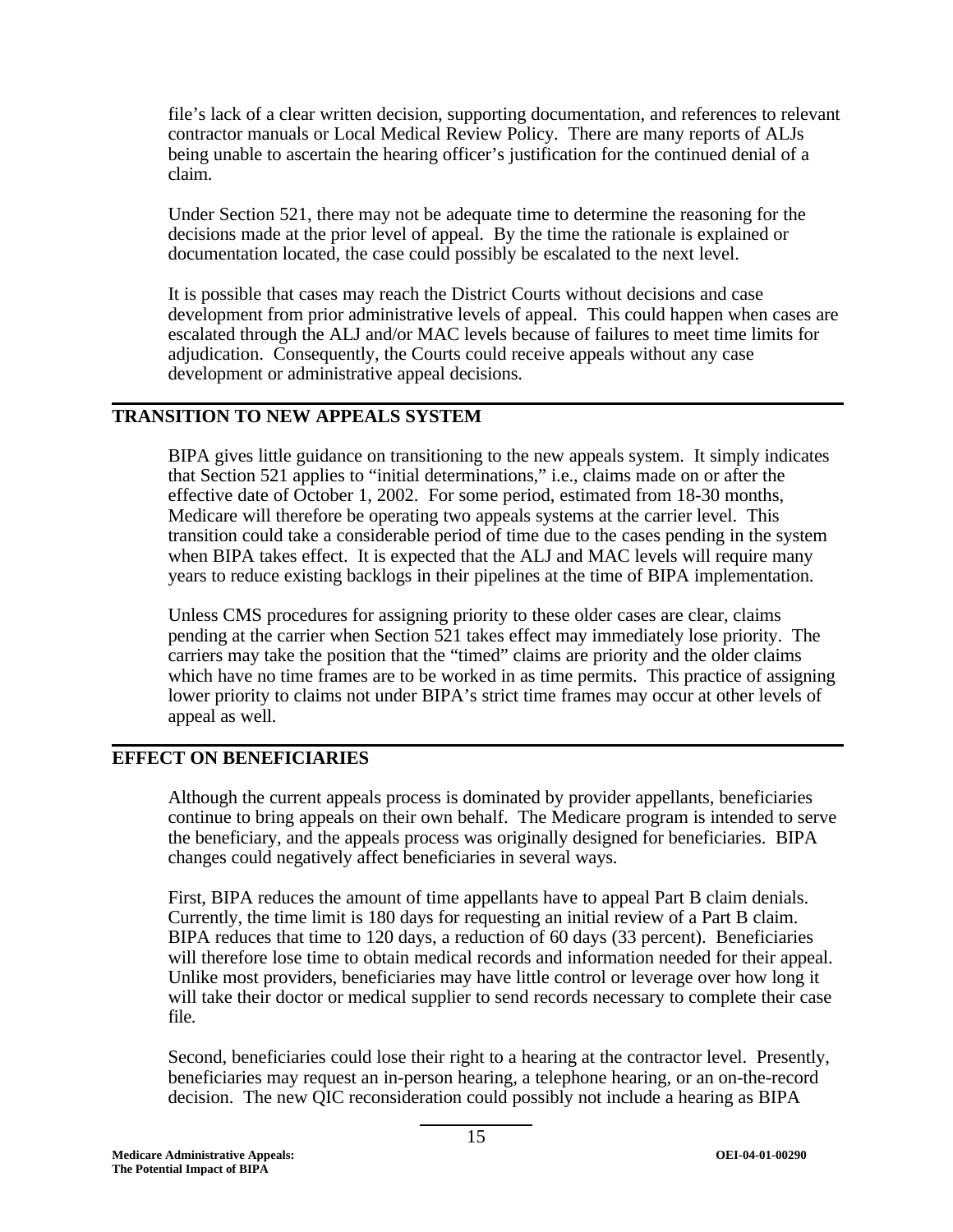does not require a hearing at this level. It is unlikely that the new QICs will be able to conduct hearings given their 30-day time limit. Should this happen, the beneficiary's opportunity to be heard will have been significantly curtailed. Providers and suppliers are much better able to present their case, complete with necessary documentation and expert witnesses, for an on-the-record-decision.

Finally, it is possible that some providers, aware of the shorter time frames under BIPA, may hold their appeals until after BIPA is implemented. Beneficiaries, who are generally less knowledgeable about Medicare rules, would more likely continue to appeal at the same rate without regard for future system changes under BIPA. Therefore, a disproportionate number of appeals pending during the transition phase could be those of beneficiaries.

## **CARRIER APPEALS**

Section 521 makes several important changes at the carrier level. First, the time to conduct a carrier review, to be called a redetermination, will be reduced by 33 percent, from 45 to 30 days. All carriers who responded to our survey indicated that they will need additional resources to meet the new time limits for redeterminations. The second major change is the elimination of the carrier fair hearing level of appeal. The carrier hearing will be replaced with a reconsideration by the Qualified Independent Contractor.

Section 521 will also create transition challenges for the carriers as they phase out fair hearings and fair hearings officers. Because it will be some time before fair hearings officers are completely removed from the process, it could be difficult and costly to retain hearings officers since they know their positions are being phased out.

Finally, it requires the carriers to interface with a new entity, the QIC. The carriers expressed concerns and doubts about interfacing with the new QICs. Carriers raise important questions including:

- < Will QICs have access to carrier databases?
- < Will carriers remain responsible for preparing cases for ALJ hearings?
- < And, will carriers remain responsible for the effectuation (ordering the payment) of overturned cases?

## **THE QUALIFIED INDEPENDENT CONTRACTOR**

BIPA creates a new appeals entity. These new contractors, called Qualified Independent Contractors (QIC), will replace the fair hearings level in Part B. According to Section 521, CMS must maintain contracts with at least 12 QICs. However, Section 521 provides little guidance on the composition, staffing, location, and organization of the QICs.

The QICs will operate under greatly reduced time frames compared to the hearing officers. Hearings officers currently have 120 days to conduct their appeals, while QICs will only have 30 days. A QIC is not required to hold a hearing and given their tight time frames, it is likely that their process will only consist of an on-the-record appeal. Decision making of the new QICs will be further complicated by the case files they will receive from the carriers. Presently, the files of the previous level of appeal, the carrier review, have very brief decisions with little or no accompanying rationale. The new and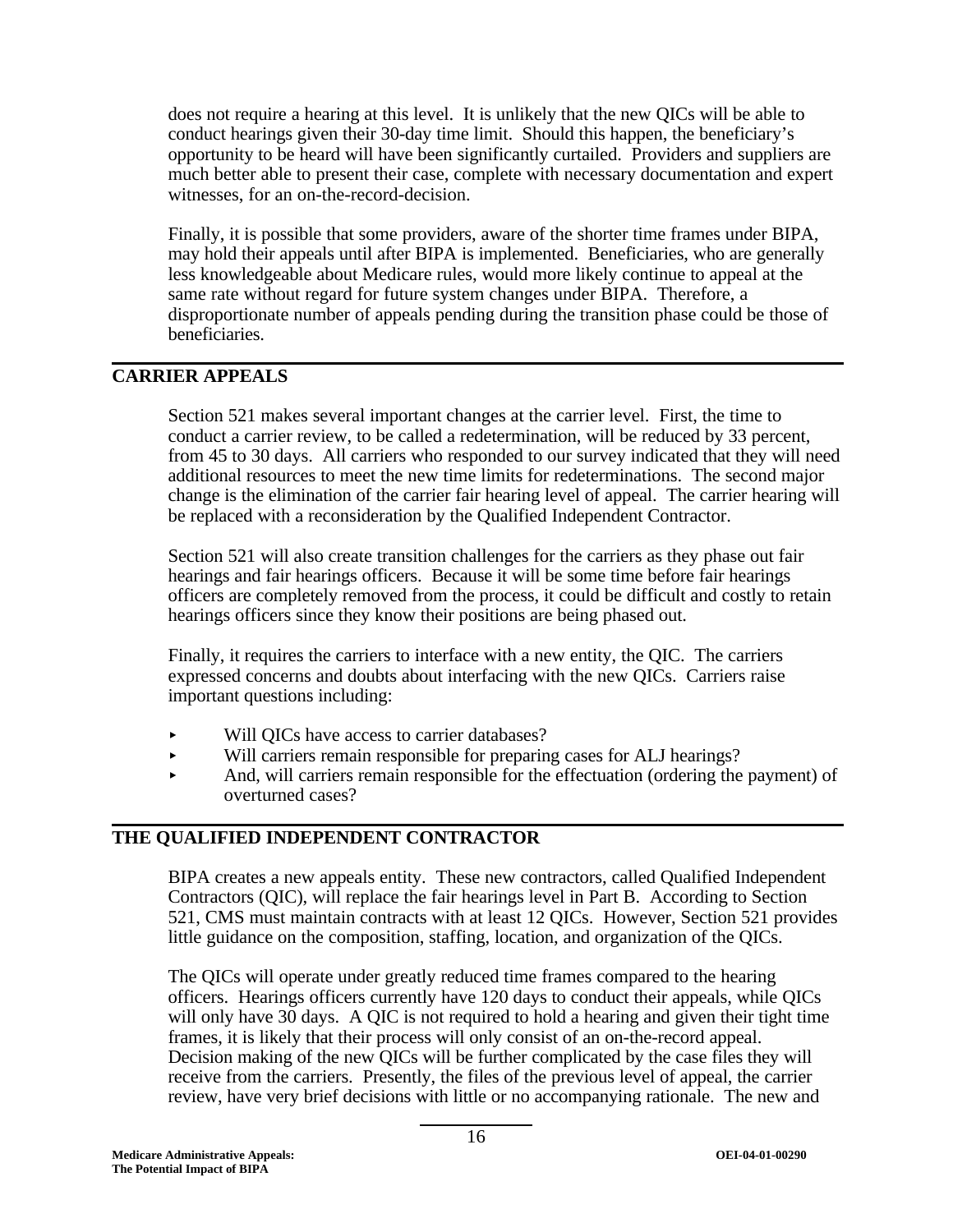inexperienced QICs will be using this brief record as the basis for their on-the-record decisions. Tight time frames of the QICs could therefore reduce the quality of QIC decisions compared to fair hearing decisions. And, subsequent appeal levels could receive less clear records of the reason for denial by the QICs.

At present, Medicare has only one independent contractor who conducts appeals separate from organizations which are payers of claims, the Center for Health Dispute Resolution (CHDR). The CHDR conducts managed care appeals, and is independent of Managed Care Organizations (MCO). Some have suggested using the CHDR as a model for the new QICs. Several ALJs we spoke with remarked that CHDR appeal files are generally better prepared than fee-for-service appeal files. And, CHDR meets its time frames 95 percent of the time.

For a number of reasons, however, the CHDR is not very similar to the proposed QICs.

- < CHDR conducts far fewer appeals than will the new QICs. In FY 2000, CHDR conducted about 24,000 appeals, while hearing officers heard 965,638 cases. On average, this will mean about 80,000 appeals per QIC.
- < CHDR cases are much simpler than fee-for-service cases. CHDR cases cannot be combined as can fee-for-service cases. CHDR cases often address single issues such as denied services, not complex issues such as overpayments and partial payment of services.
- < CHDR is bound by MCO policies while QICs are not bound by contractor Local Medical Review Policy.
- < CHDR is a single entity. With only one CHDR, there are no communication and inconsistency problems inherent with multiple contractors.
- < Only about one-third of CHDR cases are retrospective appeals. The bulk are preservice expedited cases, revolving around whether a beneficiary is entitled to a service under their managed care plan.
- Only a limited number of CHDR cases can be appealed to an ALJ. Only beneficiaries and non-participating providers can appeal their CHDR denials to an ALJ.

For these reasons, CHDR is not a viable model for the QICs. CMS will have to develop new policies to enable the QICs to meet the specific requirements of BIPA.

## **SSA ALJ HEARINGS**

BIPA may have a significant impact on the ALJ level of appeals. The newly mandated BIPA time frames and reduced amount in controversy required to appeal could exacerbate existing problems at this level.

As indicated earlier, the ALJ process is lengthy and backlogged. Currently, it takes 441 days, on average, to adjudicate a Medicare Part B case. Further, the volume of Part B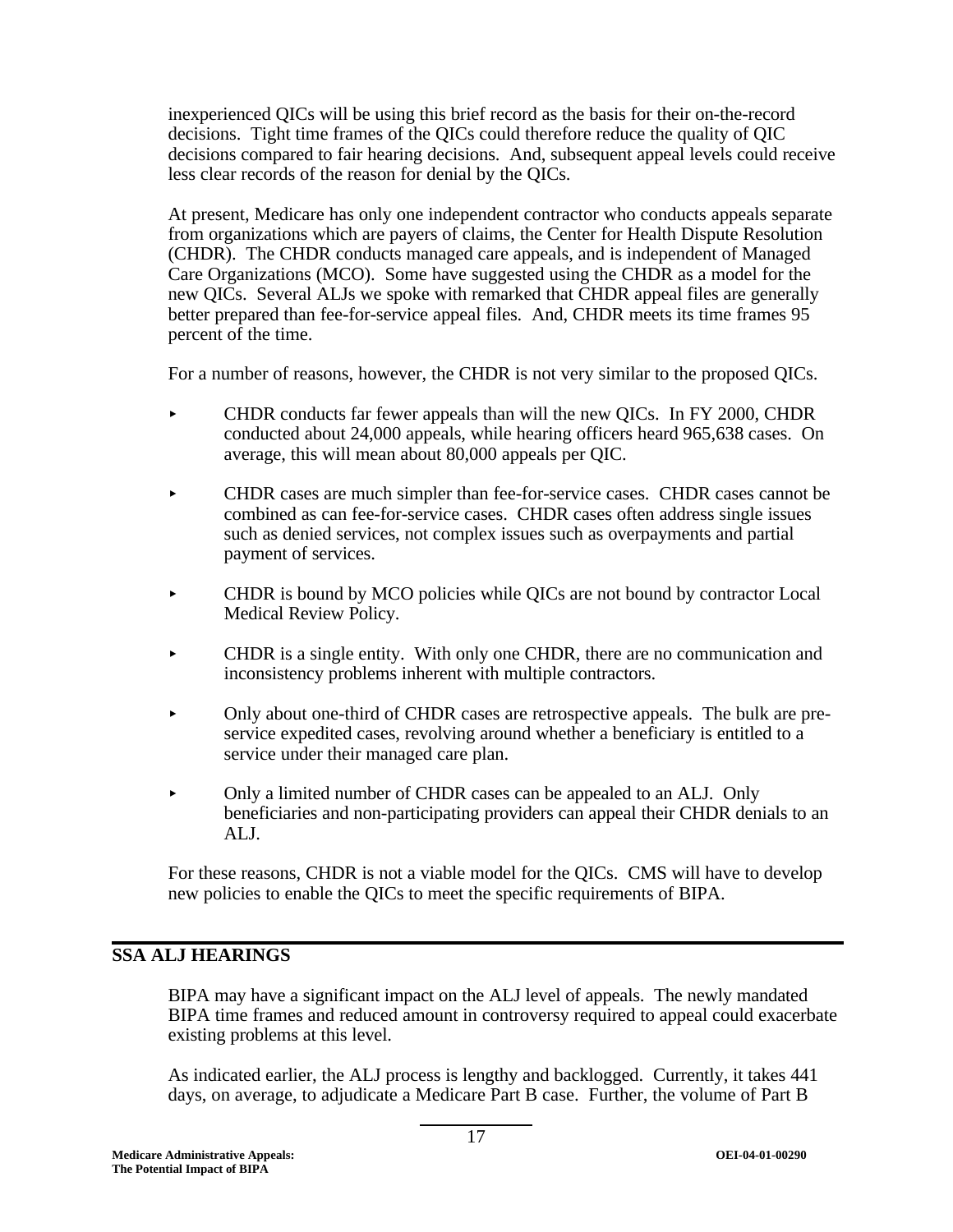ALJ appeals continues to increase. In FY 1996, there were 34,917 requests for ALJ hearings. In FY 2000 there were 77,872. At the end of  $2<sup>nd</sup>$  quarter FY 2001, there were 31,223 ALJ appeals pending adjudication. However, while the number of appeals at the ALJ level is increasing, the number of ALJs is decreasing. In 1996, there were 1,087 active ALJs. Currently, there are 915; a decline of almost 16 percent. The number of ALJs cannot increase due to a freeze on the hiring of new, and the replacement of departing, ALJs.

ALJs also continue to have SSA disability cases as their top priority. Although the Part B Medicare cadre continues to exist, even those ALJs still have disability responsibilities. These competing interests were exacerbated by the recent SSA implementation of Hearings Process Improvement (HPI) which mandates that all support staff, which includes paralegals and staff attorneys, rotate every 3-9 months into another part of their office. This precludes support staff from gaining much expertise in Medicare. HPI has, by some reports, reduced the total production of SSA ALJs by 25 percent.

Additionally, BIPA raises serious questions of equity because of the dual workload of the ALJs. There is no current absolute time limit for adjudication of SSA disability cases, and the average time of an ALJ to decide an SSA appeal is 291 days. Cadre judges and OHA administrators question the fairness of different standards for the two workloads.

The lowered amount in controversy under BIPA could have the effect of increasing appeals at the ALJ level. Currently, an appellant must have a claim with at least \$500 in controversy to request an ALJ hearing. BIPA lowers the amount in controversy to \$100 at the ALJ level, the same as is required for an appeal to a QIC. Given that more than 90 percent of appellants are providers, who can combine individual claims to meet the amount in controversy, it seems likely that almost any denial upheld by a QIC could be appealed to an ALJ. In  $2<sup>nd</sup>$  quarter FY 2001, almost 9,000 appeals were upheld, in full, at the carrier hearing level. Under BIPA, most of these appeals could reach ALJs.

In addition to the increased workload, ALJs may have less information with which to make decisions. For instance, if the QIC does not meet its time frame and the appeal is escalated up to an ALJ without a QIC decision, the ALJ would need to rely solely on information from the review/redetermination level of appeal which currently provides little written rationale or documentation. This lack of information will be especially challenging due to lack of Medicare expertise of most ALJs and the greatly reduced time frames of BIPA.

Further, because the ALJ cases are non-adversarial, judges already have the responsibility of finding expert witnesses to testify to medical and statistical sampling issues. This is a difficult process because there is no existing roster of experts to consult and ALJs are limited to \$2,500 per case. Any requests for fees over \$2,500 must go through a central budget process and bids must be requested, which can take months. If all cases are held to the 90-day adjudication limit, it is unlikely that expert witnesses could be identified and contracted in time.

Cadre ALJs, along with OHA administrators, expressed concern that these rigid time frames will also adversely affect due process. First, the reduced quality of decisions at all levels and the inability to provide expert witnesses could harm the ability to get a wellreasoned decision. Second, Part B cadre judges and OHA officials expressed concern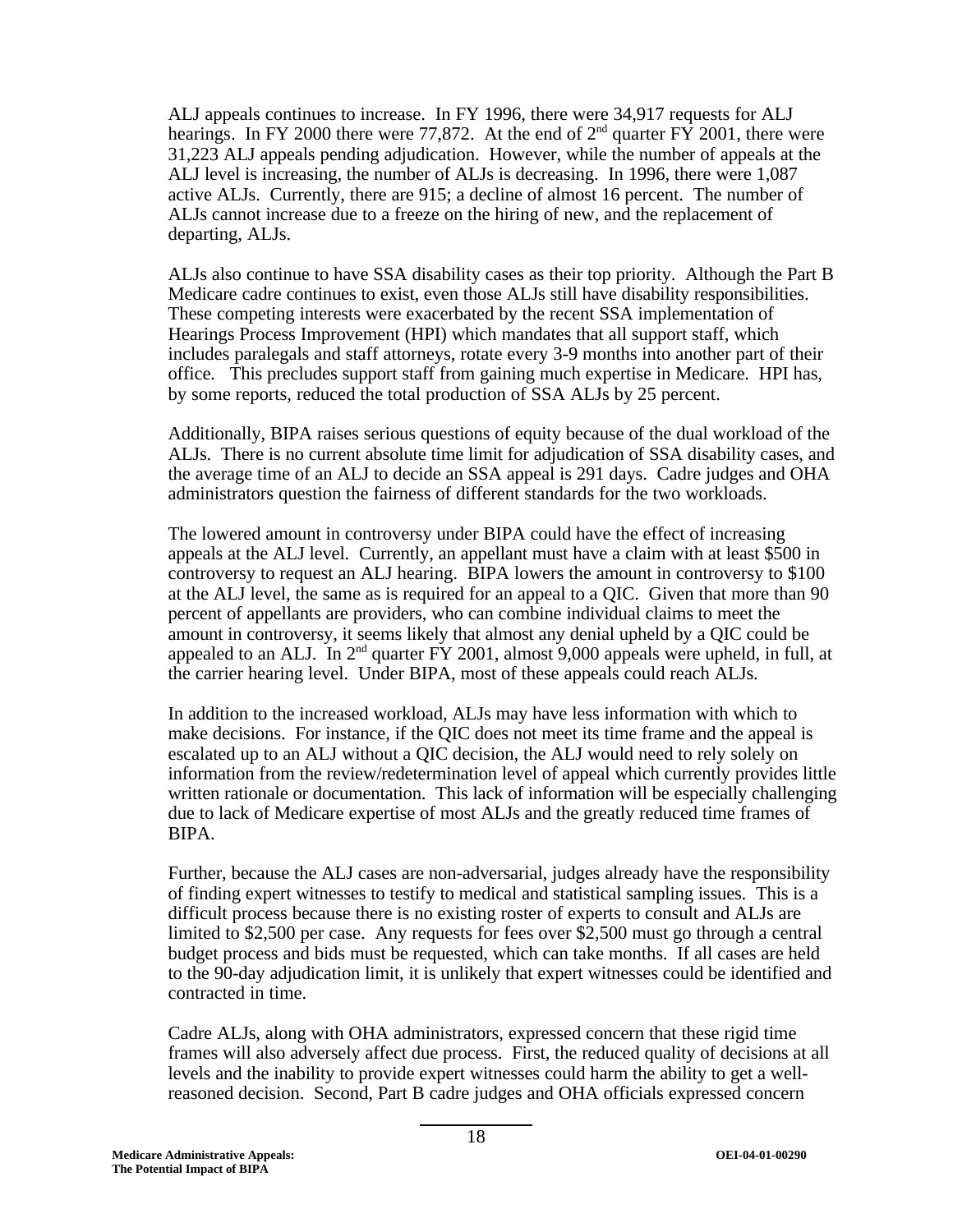that ALJs, working under severe time restrictions, will have incentives to produce favorable decisions in more cases. Such decisions are less time-consuming to produce and can be done on-the-record, eliminating the need for a hearing. Finally, if CMS reimburses SSA for completed cases only, judges will likely be under pressure to issue decisions within 90 days to assure that the case is not escalated to the MAC, and payment opportunities lost. OHA officials and individual cadre ALJs agreed that this reimbursement situation would create such incentives.

## **MEDICARE APPEALS COUNCIL**

Section 521 of BIPA could have a very serious impact at the highest level of appeal, the Medicare Appeals Council (MAC).

The MAC currently only has a small staff which is already facing a large and growing number of requests. The MAC has two senior judges, and a support staff of sixteen. Although other judges on the DAB review some Medicare cases, the two judges and support staff identified above have primary responsibility for the Medicare caseload. The MAC hears and renders full decisions only on a small percentage of cases.

Section 521 fundamentally changes the nature of a MAC review. In its present role, the MAC is similar to an appeals court, in that it reviews the ALJ decisions for legal sufficiency and whether the ALJs have exceeded their legal authority. This is very different from the "de novo" process of the ALJ and earlier hearings. Section 521 seems to make the MAC review "de novo." Such reviews would allow the MAC to review even fewer cases.

Section 521 also makes reference to a "hearing procedure" at the MAC level. It is unclear how this will be interpreted. At present, oral arguments on appeal at the MAC are very rare. A MAC review is, with few exceptions, limited to examination of the documentary record and the recording of the ALJ hearing. If hearings are required at the MAC level, that would further impede the ability of MAC to hear cases and meet deadlines. Some question how two judges could conduct a large number of hearings. And, hearings in only one location, Washington, D.C., may raise questions of equity and access.

BIPA may increase the number of cases the MAC receives in several ways. First, as discussed, BIPA could increase cases entering the appeals system. Second, cases that do not receive timely resolution by ALJs would escalate to the MAC. Finally, the disposition of cases by the U.S. District Court is still unknown. While it is possible that the Courts will hear these cases, it is also possible that the courts will remand them because they have no administrative record. The Courts may consider that such cases have not exhausted their administrative appeal. The result would be cases being elevated up the line to the MAC and cases remanded back to the MAC from the Courts.

A serious question of adequate resources has existed at the MAC level for years. With present resources, the MAC cannot accommodate BIPA changes.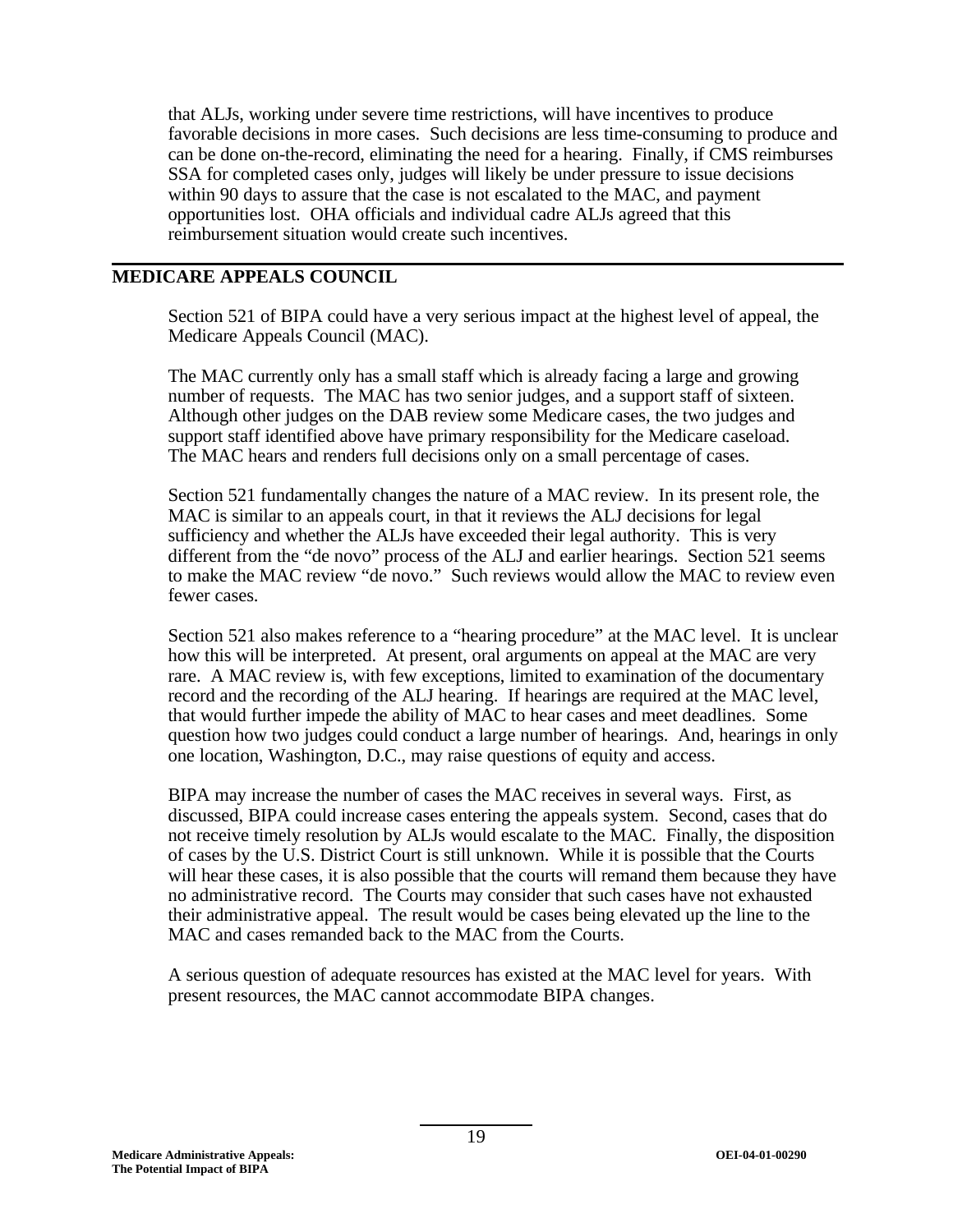## **U. S. DISTRICT COURTS**

We approached the U.S. District Court System about the impact of BIPA to ascertain any preparations made by the Courts for their potentially increased Medicare Appeal caseload, and the reaction of their judges to this possibility. We were concerned about whether Court Judges were likely to remand cases reaching them without an administrative record. Because of BIPA's acceleration provisions, cases may reach the Courts lacking decisions from the ALJ and/or the MAC levels of appeals. At present, there are no provisions for a major influx of cases into their jurisdiction in any upcoming budget.

The Courts do have a number of questions regarding BIPA changes. Central among these are critical questions regarding those cases escalated through the appeals system without decisions from all prior levels of administrative review. The Courts question whether those appeals would meet the requirements for judicial review under the Administrative Procedures Act. BIPA allows cases to escalate to the Courts if not decided at the MAC in time, but seems to imply that the Courts will hear all of these cases.

Many in the administrative appeals process have serious concerns about what the Courts will do with these cases. Some believe that the Court will simply remand these cases back to the MAC for lack of full administrative review. However, this will render the 90-day MAC time ineffectual, as those cases will be sent back to a level that could not process them timely in the first place. Others believe that the Court will conclude that because the Medicare program failed to meet its time limits, appellants should win their appeals. Consequently, many appeals could be decided in favor of the appellant by the Courts.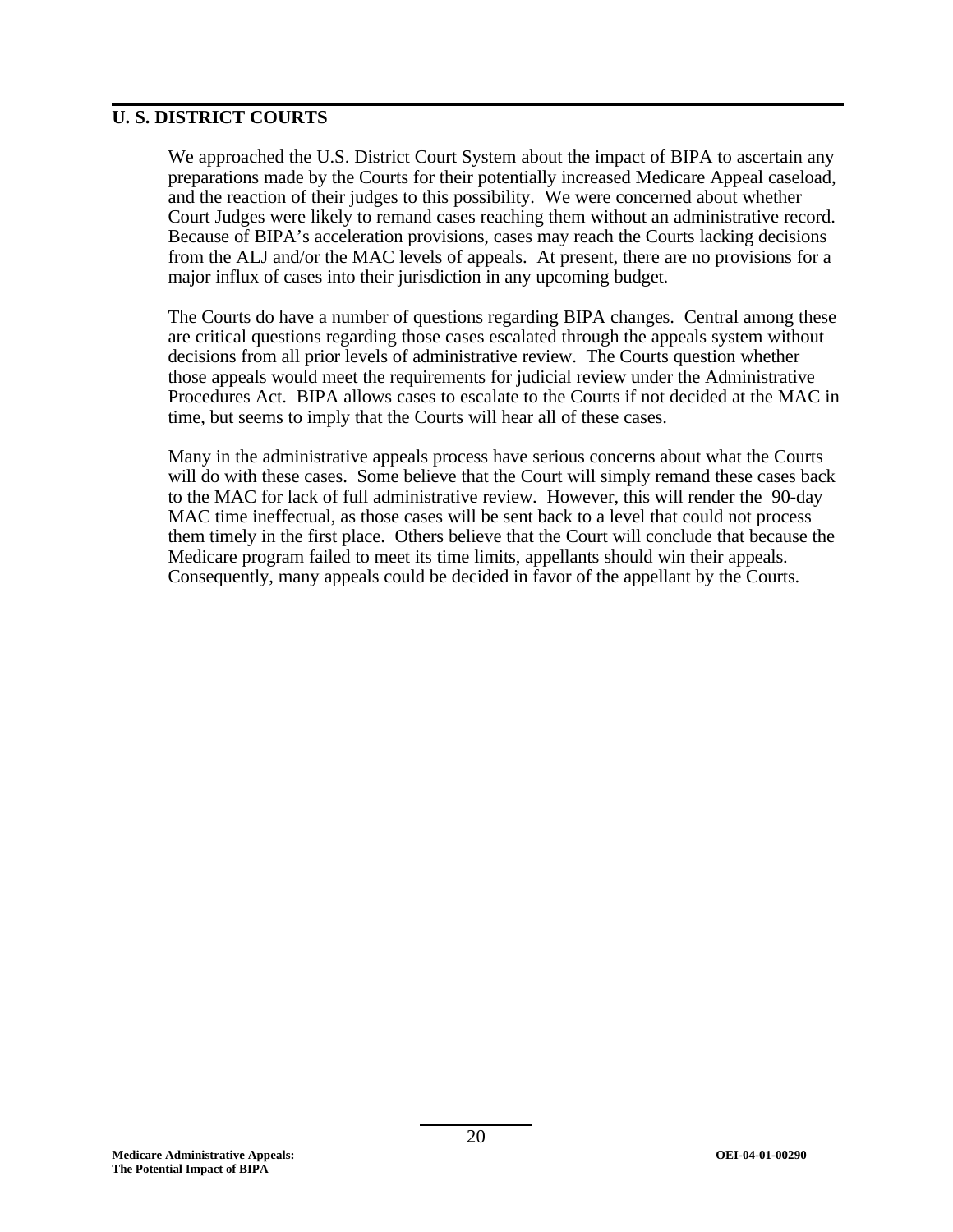# **RECOMMENDATIONS**

Our review of the current appeals process reveals that the new appeals system required by BIPA will be coming in on top of a system that is already stressed. While changes can be made within the current system to mitigate some of the unintended adverse impacts of the BIPA requirements, only a complete restructuring of the appeals system would both eliminate the serious shortcomings of the current system and meet the goals of the BIPA legislation. A recently completed OIG study of ALJ appeals (OEI-04-97-00160) shed light on the broader issues of the Medicare appeals process and included recommendations to address them. We re-examined those recommendations in light of the findings of this study on the BIPA provisions, and we developed a single set of recommendations to address the system as a whole.

We believe these recommendations, if implemented, could significantly reduce the time it takes to process appeals, ensure access to and equitable procedures for beneficiaries and health care provider appellants, provide fair and consistent rulings, protect the financial integrity of the Medicare program, ensure competence and accountability of reviewing agencies, and improve efficiency at all levels. Following are our recommendations.

#### $\blacktriangleright$ **Delay implementation of Section 521 of BIPA.**

Implementation of Section 521 should occur only after solving systemic problems addressed in this report and our prior report on the ALJ process. The Department should seek legislation to revise the effective date of the statute.

#### $\blacktriangleright$ **Establish an administrative appeals process that is dedicated to Medicare.**

One major facet of the current appeals process–the reviews conducted by ALJ's–lies in the Social Security Administration (SSA), beyond the control of the Medicare program. Our earlier report on this subject describes serious shortcomings of this system, including inconsistencies in the criteria used by ALJ's and lower level reviewers, lack of communication among reviewers at various levels, and lack of departmental representation at hearings.

The decisions of adjudicators must stem from a fair and equitable process and be independent of lower level reviews. However, the process itself should be within or controlled by the Department of Health and Human Services. For example, the Department should have control over the acquisition and training of personnel resources, and the techniques and processes used for Medicare appeals. Adjudication of appeals should be done by individuals who are trained and have expertise and current experience with Medicare policy and operations. Thus, we recommend severing the link between the Medicare appeals system and the Social Security ALJs, relying instead on an administrative appeals system overseen exclusively by the Department.

There are a variety of ways to structure an administrative appeals system outside the Social Security ALJ system, with options on factors such as the number of levels of appeal, formats, timeliness standards, and qualifications of reviewers. Administrative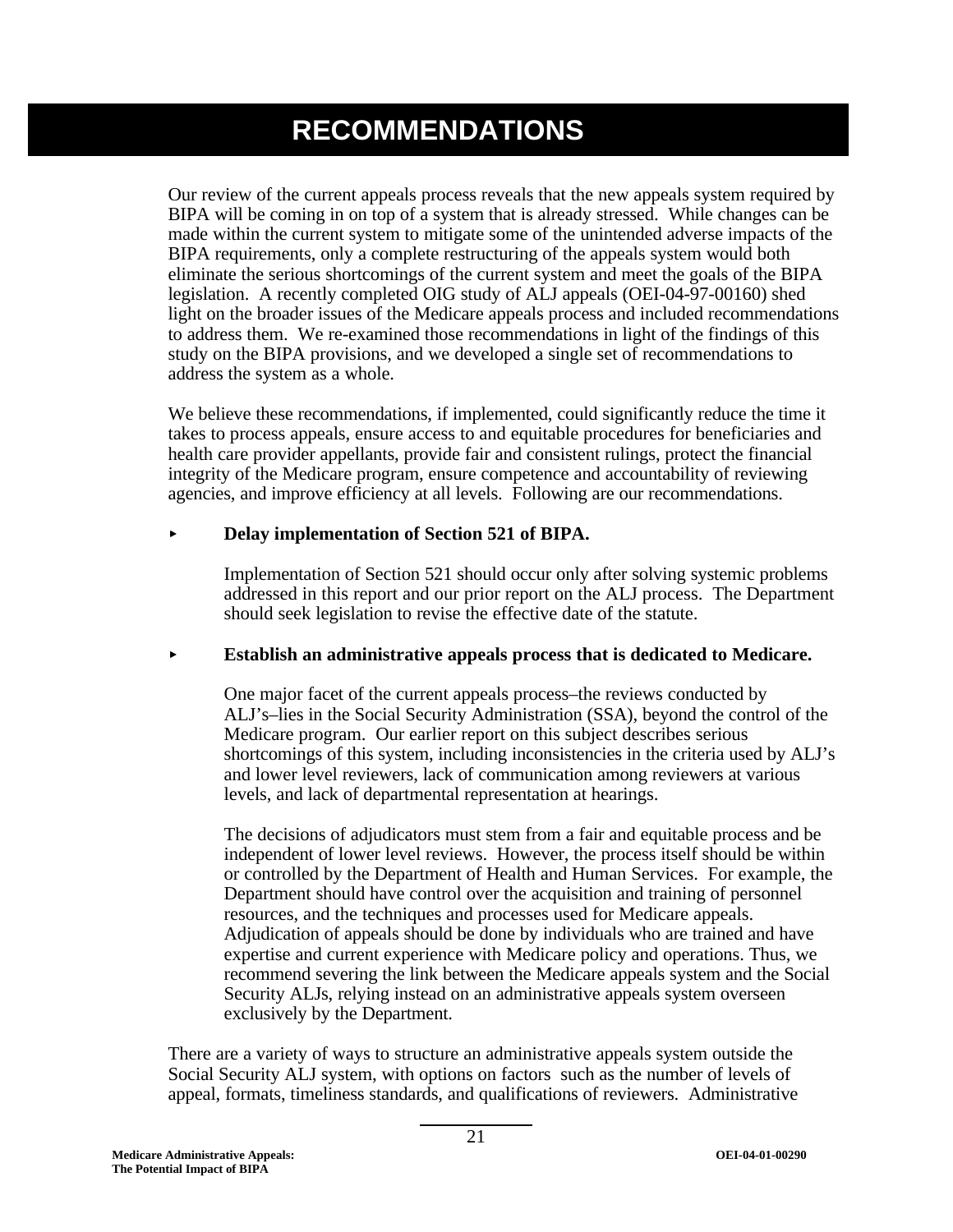reviews could be conducted by Departmental employees (such as ALJs) or by independent external reviewers under contract to the Department.

Obviously, such restructuring would have to meet certain minimum requirements. First and foremost, the appeals process must provide independent, neutral, and competent adjudicators. It must be trusted by all parties who use it and by the public at large who funds it. Sufficient time must be allowed and effective procedures must be established to ensure that beneficiaries and health care providers have easy access to it and have the opportunity to have their concerns, arguments, and evidence fairly considered.

Other, subsidiary, issues need to be resolved either in legislation or system implementation. These include: size, number, locations, and structure of the independent components of the appeals process; and the nature and extent of CMS oversight of the system.

## < **Ensure adequate resources for each level of the appeals process.**

This is critical for all levels of appeal. Implementation of process changes should not occur until the costs of these changes can be carefully estimated and provided for. Resources can be made available by eliminating funding for ALJs now handling Medicare cases within SSA. Funds now transferred to SSA can be reallocated to the appeals process that would be established entirely under HHS control.

#### $\blacktriangleright$  **Modify the time frames mandated by BIPA--Provide adequate time for fair and effective processing, but ensure timely and efficient resolution of appeals.**

Time frames which can be met with a reasonable good faith effort by all parties to the appeals process should be established. However, flexibility should be allowed for exceptional cases, such as those potentially involving fraud. Revised time frames should be phased in over a reasonable time period. While time frames longer than those required by BIPA are needed, there is also a need to complete Medicare appeals more timely than is currently done. All parties to Medicare appeals desire prompt adjudication of appeals, but it is particularly important to providers and beneficiaries.

Consideration can be given to eliminating one or more of the levels of administrative review included in both the current and BIPA proposed systems. This could reduce the overall length of time for completing all appeals while conserving resources which could then be used to ensure timely resolution and fair and effective processing of appeals in the remaining levels.

#### $\blacktriangleright$ **Provide opportunity for CMS representation at higher levels of review.**

The current appeals process was designed based on that of the Social Security program, with its emphasis on the needs of beneficiaries who often would not have the benefit of representation by attorneys. However, the Medicare appeals system has become one that largely receives appeals from providers whose financial stakes may be high and who may have strong legal representation. Furthermore, even some beneficiary appeals may have important consequences for the Medicare program. However, the Department is not provided the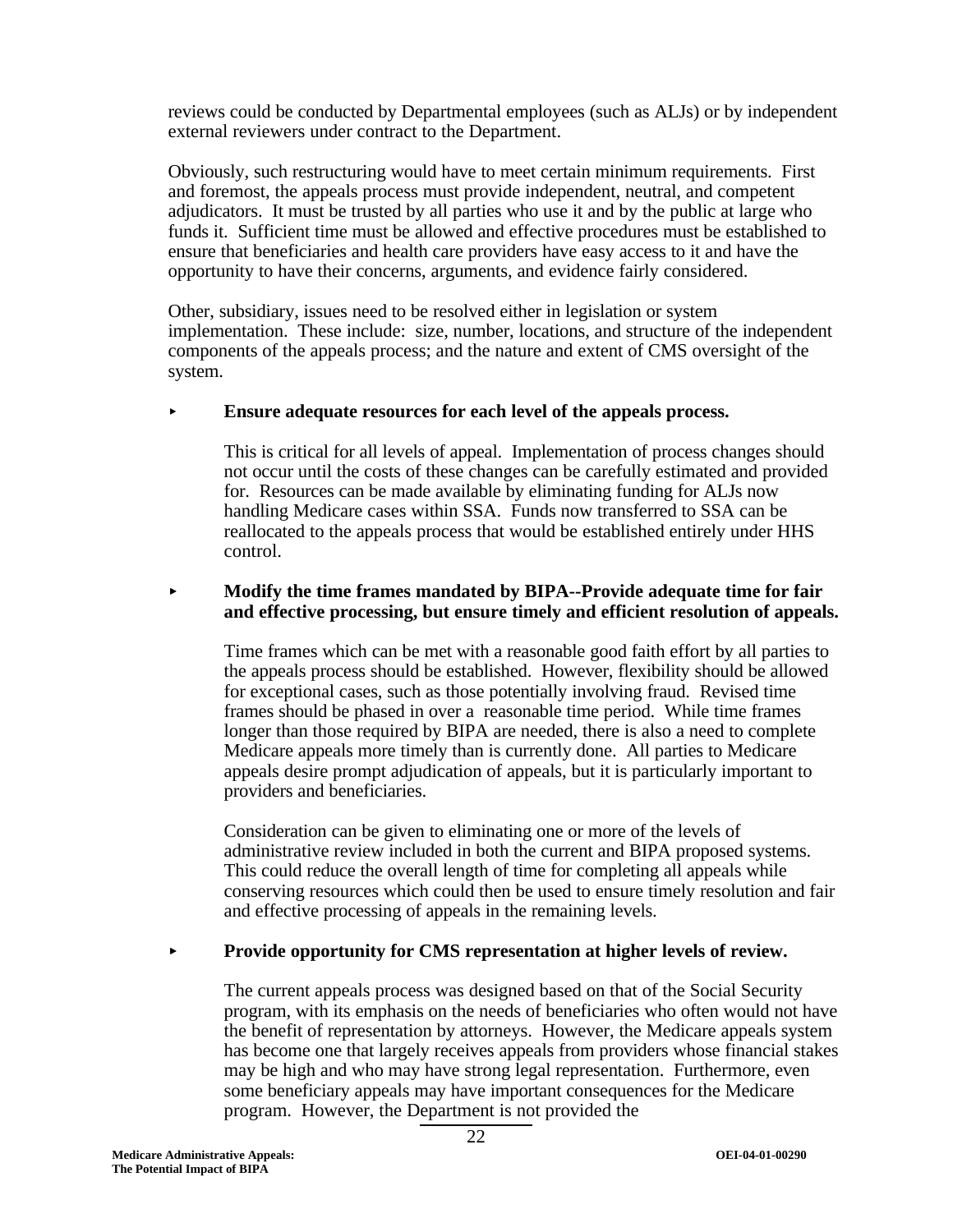opportunity for representation in the appeals process. Such representation is needed to assure fair and impartial hearings and to ensure that the interests of the Medicare program itself are effectively presented and considered.

#### $\blacktriangleright$ **Develop thorough, parallel training for reviewers at all levels of appeal.**

Both Medicare contractors and reviewers at all levels need a thorough knowledge of the program. The appeals process suffers from lack of common knowledge, understanding and information. Consistency is needed across all levels of review, and within each level as well.

#### $\blacktriangleright$  **Develop and require all reviewers of Medicare claims to apply the same standards.**

Currently, the ALJs are bound only by law and regulations, while contractors are also bound by Local Medical Review Policy and contractor manuals. This contributes to the high reversal rate by ALJs. Therefore, greater standardization would be useful. However, we recognize that ALJ decision may continue to be based on evidence that was not presented to - or not fully considered by - the contractor.

#### $\blacktriangleright$ **Develop regulations or detailed specifications for conducting appeals.**

Currently, ALJs use SSA disability appeal regulations to adjudicate Medicare appeals. ALJs lack the necessary guidance to conduct Medicare appeals. If ALJs are used in a reconstructed appeals system, regulations governing the ALJ appeal level would be necessary. If contractors were used for higher levels of review, the contracts should specify in detail the procedures or standards to be used in order to ensure fairness, competency, consistency, and timeliness.

#### $\blacktriangleright$  **Create formal communication and information networks that span the entire appeals system.**

The present appeals system features a number of reviewers and judges, each of whom operates in relative isolation from the others. These discrete levels of appeal inhibit communication and prevent the system from becoming fully integrated.

## < **Modernize appeals processing mechanisms.**

Restructuring the appeals system within the department is also needed to facilitate modernizing the entire process. The manual file systems need to be enhanced with electronic features which would facilitate storage, retrieval, transport, and use. A modernization effort could lead to reductions in both case preparation time and layers of appeal review and adjudication.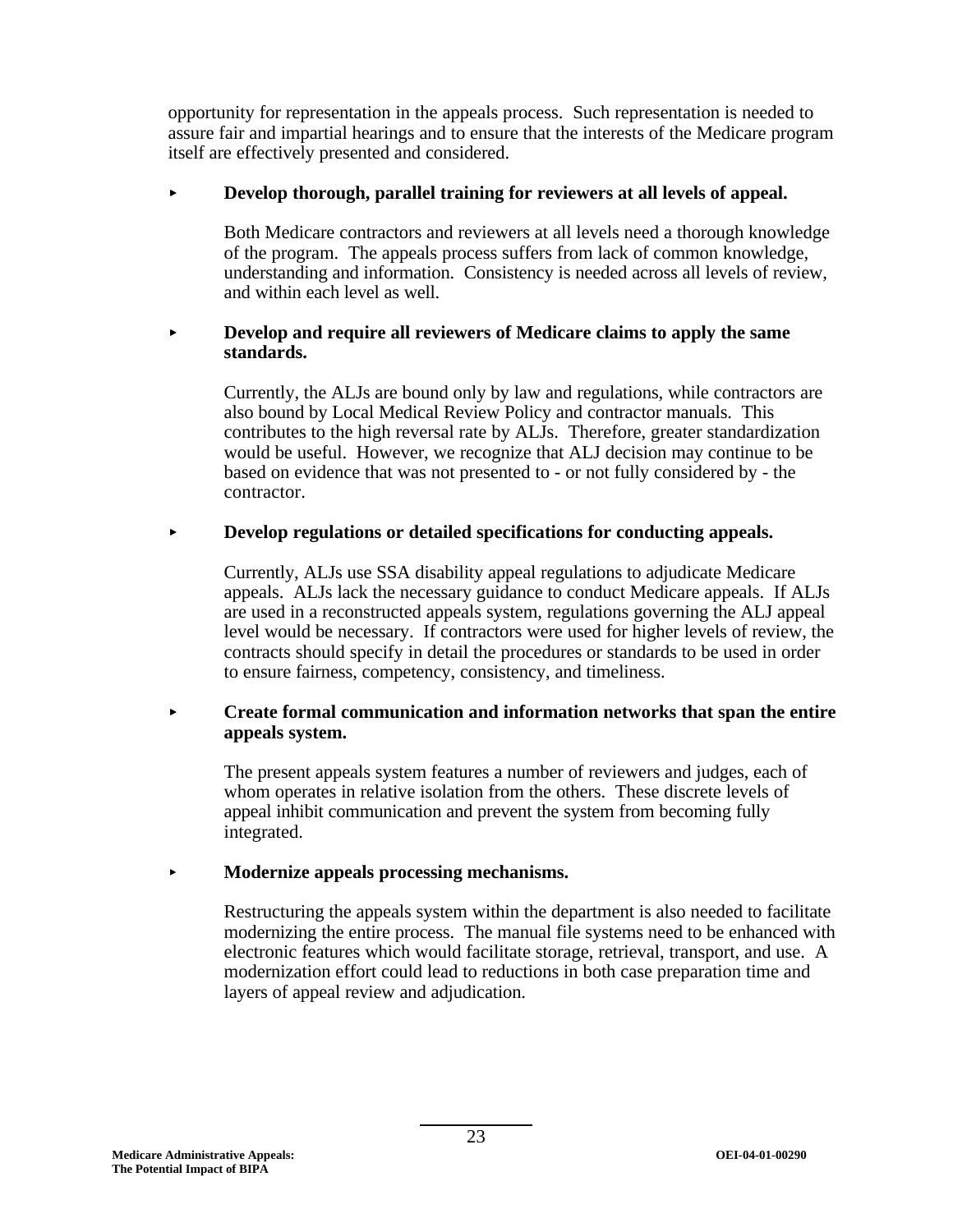### **Agency Comments**

The Office of the Secretary presented a consolidated response representing the views of various components within the Department of Health and Human Services. Generally, the Department agreed with our conclusions and recommendations. Specifically, the Department agreed that a complete restructuring is needed to resolve serious shortcomings of the appeals system before Section 521 of the Benefits Improvement and Protection Act becomes effective.

Further, the Department's response to our report noted that many of our recommendations were also applicable to Section 522 of the Benefits Improvement and Protection Act, although we did not include an analysis of that Section in our study. Accordingly, the Department suggested that Section 522 should also be delayed until after a comprehensive resolution of systemic problems in the Medicare administrative appeals system.

The Department highlighted three principles that should serve to guide efforts in reforming the system. They are:

- build on the appeals model included in the Benefits Improvement and Protection Act;
- achieve a more timely, efficient, and less costly administrative review process; and
- achieve more consistent case decisions.

The full text of Department of Health and Human Services comments on our report begins on the following page.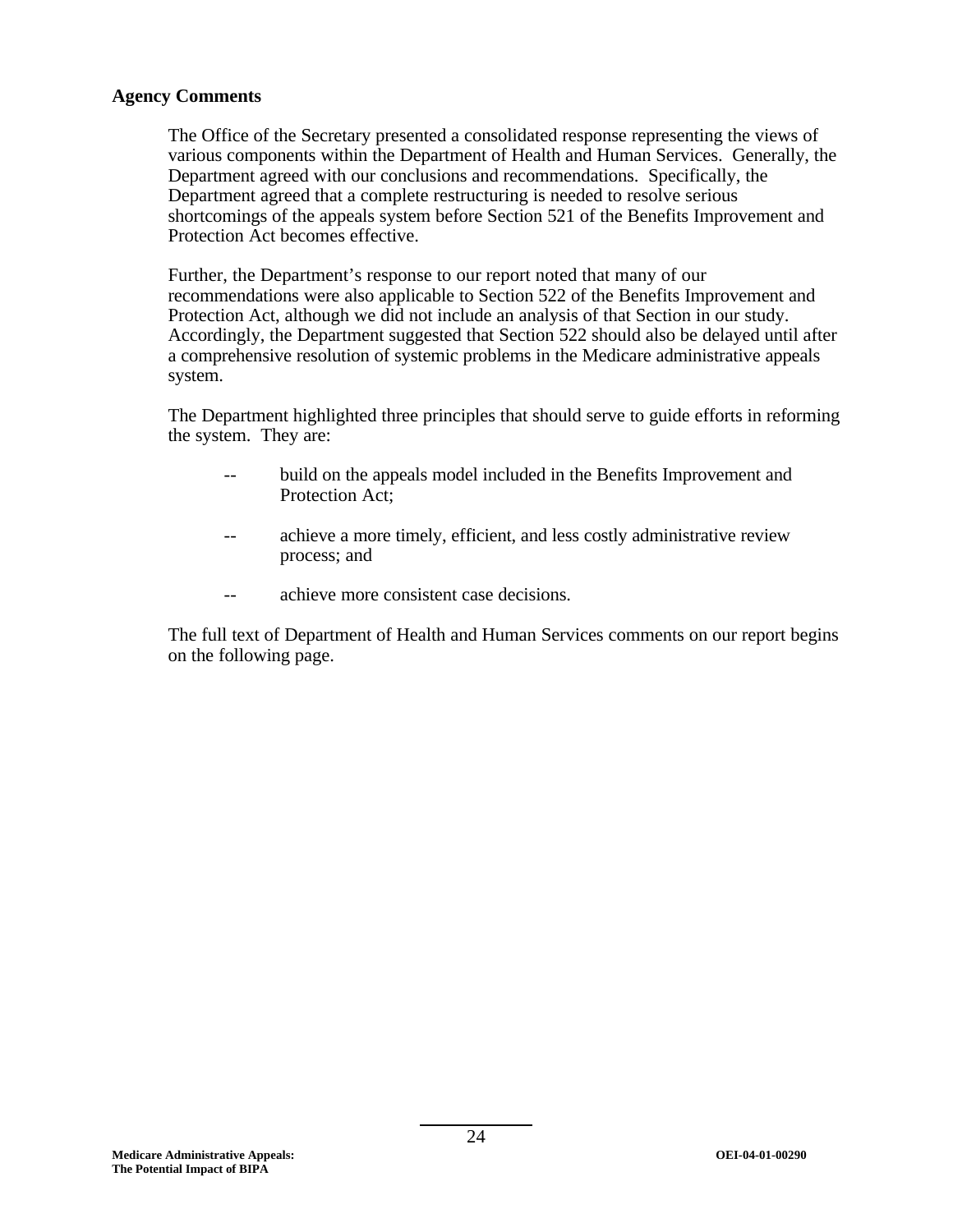Office of the Secretary

Washington, D.C. 20201

# **Department of Health and Human Services Comments**

| Sunday Stater | - DEPARTMENT OF HEALTH & HUMAN SERVICES                                                          |              |
|---------------|--------------------------------------------------------------------------------------------------|--------------|
| IG            | EAIG<br>PDIG<br>DIG-AS<br>$DIG-EI$<br>DIG-OI<br>DIG-MP<br>OCIG<br>ExecSec<br>Date Sent $17 - 82$ | NOV 2 1 2001 |
|               | MEMORANDUM FOR THE INSPECTOR GENERAL                                                             |              |
| FROM:         | Ann Agnew<br>Executive Secre                                                                     |              |

SUBJECT: Office of the Inspector General (OIG) Draft Report: Medicare Administrative Appeals: The Potential Impact of BIPA (OEI-04-00290)

Thank you for the opportunity to comment on the above-referenced draft report regarding the impact of amendments made by the Benefits Improvement and Protection Act of 2000 (BIPA) to the Medicare appeals system. I am providing the Department's comments in accord with your policy that this be done in cases where multiple agency comments were received by your office.

The report generally does an excellent job of analyzing the problems in the existing appeals system. We agree with your conclusion that "...only a complete restructuring of the appeals system would both eliminate the serious shortcomings of the current system ...... We also agree that systemic problems must be addressed in the appeals system as a whole before section 521 of BIPA takes effect. Moreover, since many of the OIG report's recommendations are also relevant to section 522 of BIPA, we are confident you will agree that appeals system changes should be addressed in a comprehensive way, recognizing the impact of both sections, prior to implementation.

We are committed to improving the Medicare appeals function. HHS believes that any reformed appeals system should adhere to three principles:

Build on the model enacted in BIPA; Result in a more timely and efficient and less costly administrative review process; and Result in more consistent Medicare decisions.

HHS particularly appreciates the OIG's discussion of options available to the Department if the decision is made to separate the Medicare appeals system from the Social Security Administrative Law Judge system. This document will serve as valuable guidance as the Department explores how to improve the Medicare appeals system.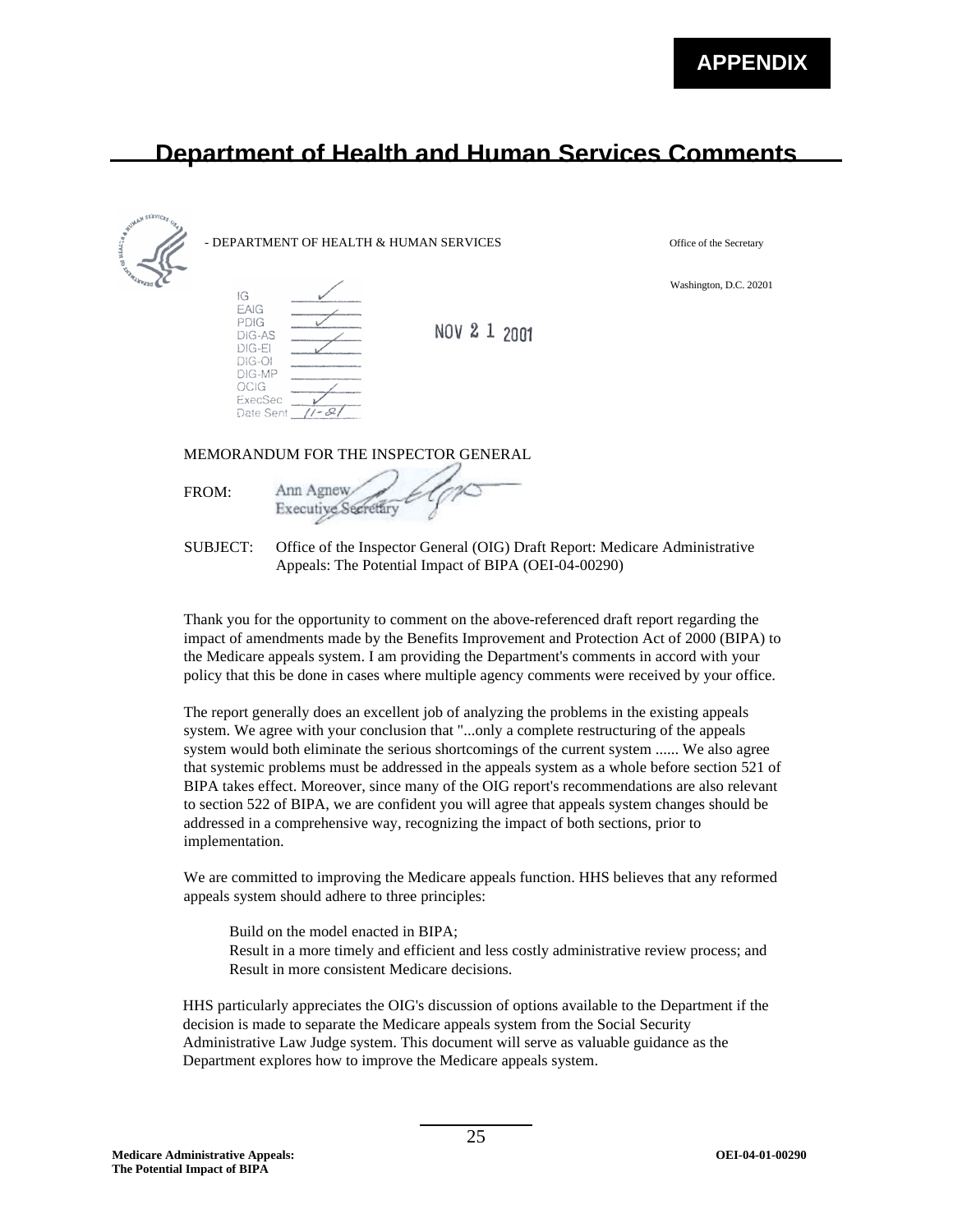#### Page 2 - Memorandum for the Inspector General

We believe your recommendations are generally sound, and have the following specific comments.

#### OIG Recommendation

Delay the implementation of Section 521.

#### OS Comment

A change in the effective dates of both sections 521 and 522 is needed to permit time to address systemic problems and to avoid the potential negative impacts of BIPA identified in the Draft Report. Merely delaying "implementation' will not avoid potential problems from certain provisions of section 521, in particular the "de novo" review provision and the escalation clause. A delay period should be used to consider whether to modify such provisions and, if so, how.

#### OIG Recommendation

Establish an administrative appeals process that is dedicated to Medicare.

#### OS Comment

We agree generally with the principles expressed under this recommendation and agree with your conclusion that "... there are a variety of ways to structure an administrative appeals system outside the Social Security ALJ system, with options regarding the number of levels of appeal, formats, timeliness standards, qualifications of reviewers, etc. Administrative reviews could be conducted by Departmental employees (such as ALJ'S) or by independent external reviewers under contract to the Department." We are committed to pursuing options and alternatives in this area and will seek your assistance as we proceed.

#### OIG Recommendation

Ensure adequate resources for each level of the appeals process.

#### OS Comment

We agree.

#### OIG Recommendation

Modify the time frames mandated by BIPA. Provide adequate time for fair and effective processing, but ensure timely resolution of appeals.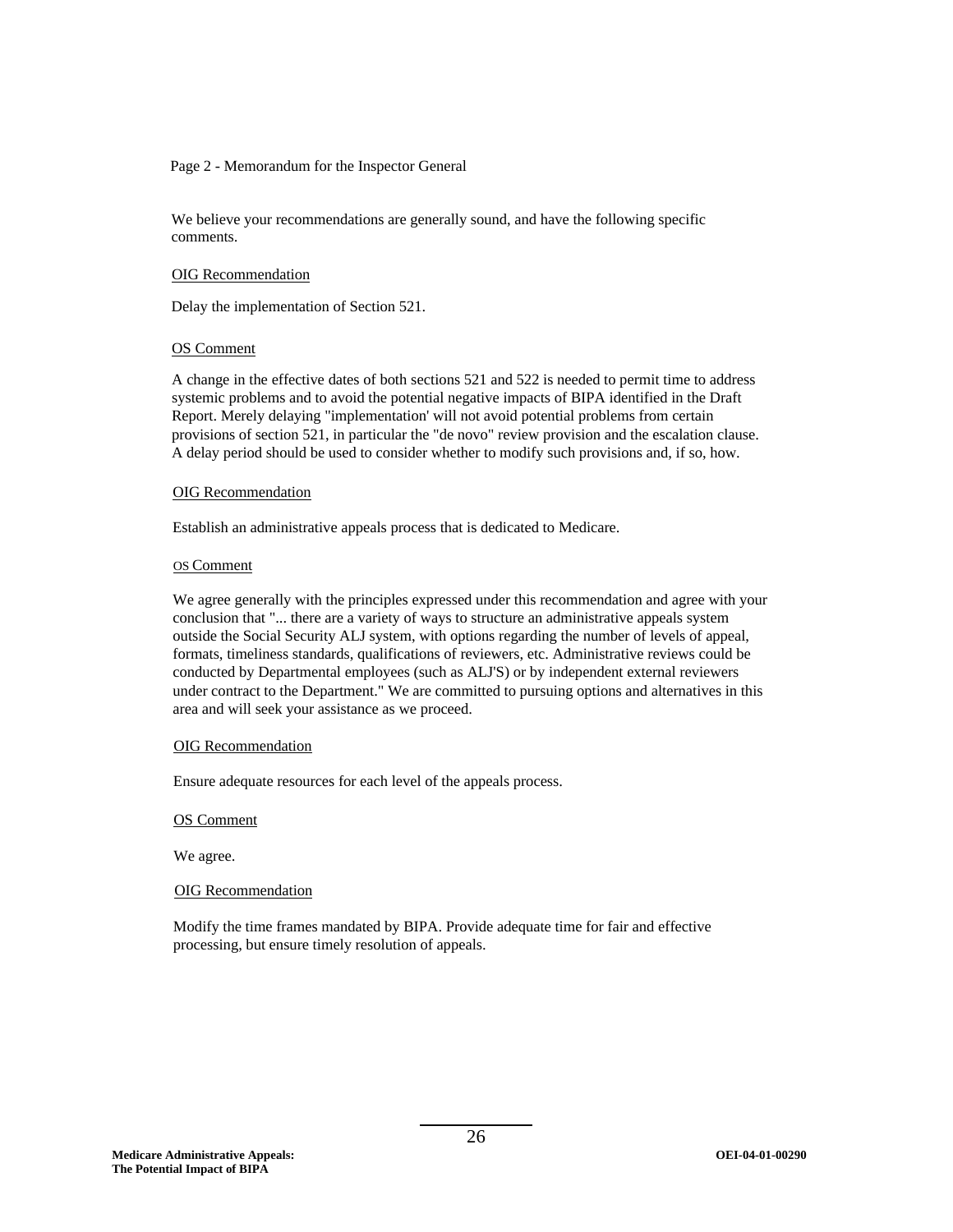Page 3 - Memorandum for the Inspector General

#### OS Comment

We agree. As the Draft Report indicates, however, the system must be flexible enough not only to address fraud concerns, but also to permit efficient case processing.

#### OIG Recommendation

Provide opportunity for CMS representation at higher levels of review.

#### OS Comment

We agree. Currently, CMS may file a protest seeking review of an ALJ decision with which CMS disagrees. CMS representation during AILJ hearings could sharpen the issues and improve decisions.

#### OIG Recommendation

Develop thorough, parallel training for reviewers at all levels, of appeal.

OS Comment We agree.

#### OIG Recommendation

Develop and require all reviewers of Medicare claims to apply the same standards.

#### OS Comment

We are in general agreement with this recommendation. We note that an AI.J decision may be different from a contractor's determination for reasons that have nothing to do with the standards applied. The ALJ decision may be based on evidence that was not presented to - or not fully considered by - the contractor.

#### OIG Recommendation

Develop regulations or detailed specifications for conducting appeals.

#### OS Comment

We agree. Having procedures in regulations protects providers and beneficiaries and ensures that they have an opportunity for input into changes that could affect their rights. The regulations need to be developed.